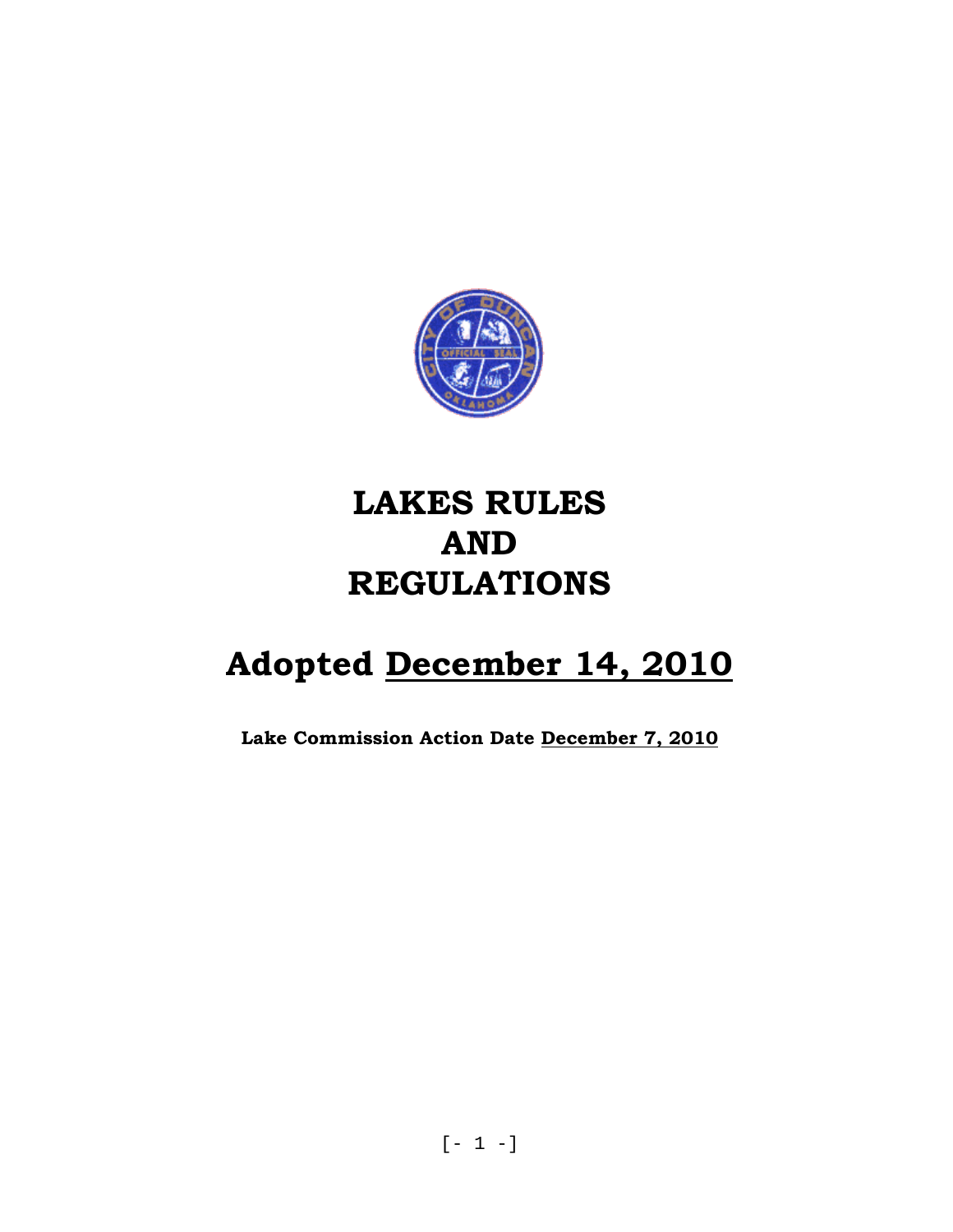# **LAKES RULES AND REGULATIONS**

### **TABLE OF CONTENTS**

#### **SECTION PAGE #**

| <b>ARTICLE 1.</b> | <b>GENERAL PROVISIONS</b>                                              |
|-------------------|------------------------------------------------------------------------|
| 1.1               |                                                                        |
| 1.2               | AUTHORITY OF COMMISSION TO PROMULGATE RULES AND REGULATIONS FOR CITY   |
|                   |                                                                        |
| 1.3               | COMMISSION AUTHORIZED TO SET ASIDE CITY-OWNED LANDS FOR FIELD TRIALS   |
|                   |                                                                        |
| 1.4               | POWER AND AUTHORITY TO ENFORCE ARTICLES AND RULES AND REGULATIONS      |
|                   |                                                                        |
| 1.5               | AUTHORITY OF DIRECTOR TO CLOSE CITY-OWNED LAKES, SPORTING ACTIVIITES   |
|                   |                                                                        |
| 1.6               | ACTS PROHIBITED UPON CITY LAKES: UNAUTHORIZED CAMPING, SWIMMING, PARA- |
|                   | SAILING; DEPOSITING POLLUTING SUBSTANCES; DAMAGING PUBLIC PROPERTY;    |
|                   | DRUNKENNESS; DISORDERLY CONDUCT; SCUBA DIVING; ILLEGALLY TAKING FISH;  |
|                   |                                                                        |
| 1.7               | SPORTING ACTIVITIES PERMITTED ON CITY-OWNED LAKES AND LAKE PROPERTY    |
|                   |                                                                        |
| 1.8               | PERMIT TO FISH, BOAT, HUNT, CAMP OR WATER SKI ON CITY LAKES AND LAKE   |
|                   |                                                                        |
| 1.9               |                                                                        |
| 1.10              | PERMIT FORMS TO BE PRINTED; CONTAIN SPACE FOR IDENTIFICATION OF        |
|                   |                                                                        |
| 1.11              | AGREEMENT TO RELEASE CITY FROM LIABILITY FOR ACCIDENTS REQUIRED        |
|                   |                                                                        |
| 1.12              | OVERCHARGE OF PERMIT FEES PROHIBITED; PENALTY; TERMINATION OF          |
|                   |                                                                        |
| 1.13              |                                                                        |
|                   |                                                                        |
|                   | <b>ARTICLE 2. FISHING</b>                                              |
| 2.1               |                                                                        |
| 2.2               |                                                                        |
| 2.3               |                                                                        |
| 2.4               |                                                                        |
| 2.5               |                                                                        |
| 2.6               | TIME AND PLACE OF FISHING, LIMITATIONS DURING HUNTING SEASON 10        |
| 2.7               |                                                                        |
| 2.8               |                                                                        |
| 2.9               |                                                                        |
| 2.10              | GAME FISH; CLASSIFICATION OF SPECIES; USE OF BAIT; TAKING BY HOOK AND  |
|                   |                                                                        |
| 2.11              |                                                                        |
| 2.12              |                                                                        |
| 2.13              | FISHERMAN'S FLOAT; USE DURING DAYLIGHT HOURS, INSPECTION  13           |
| 2.14              |                                                                        |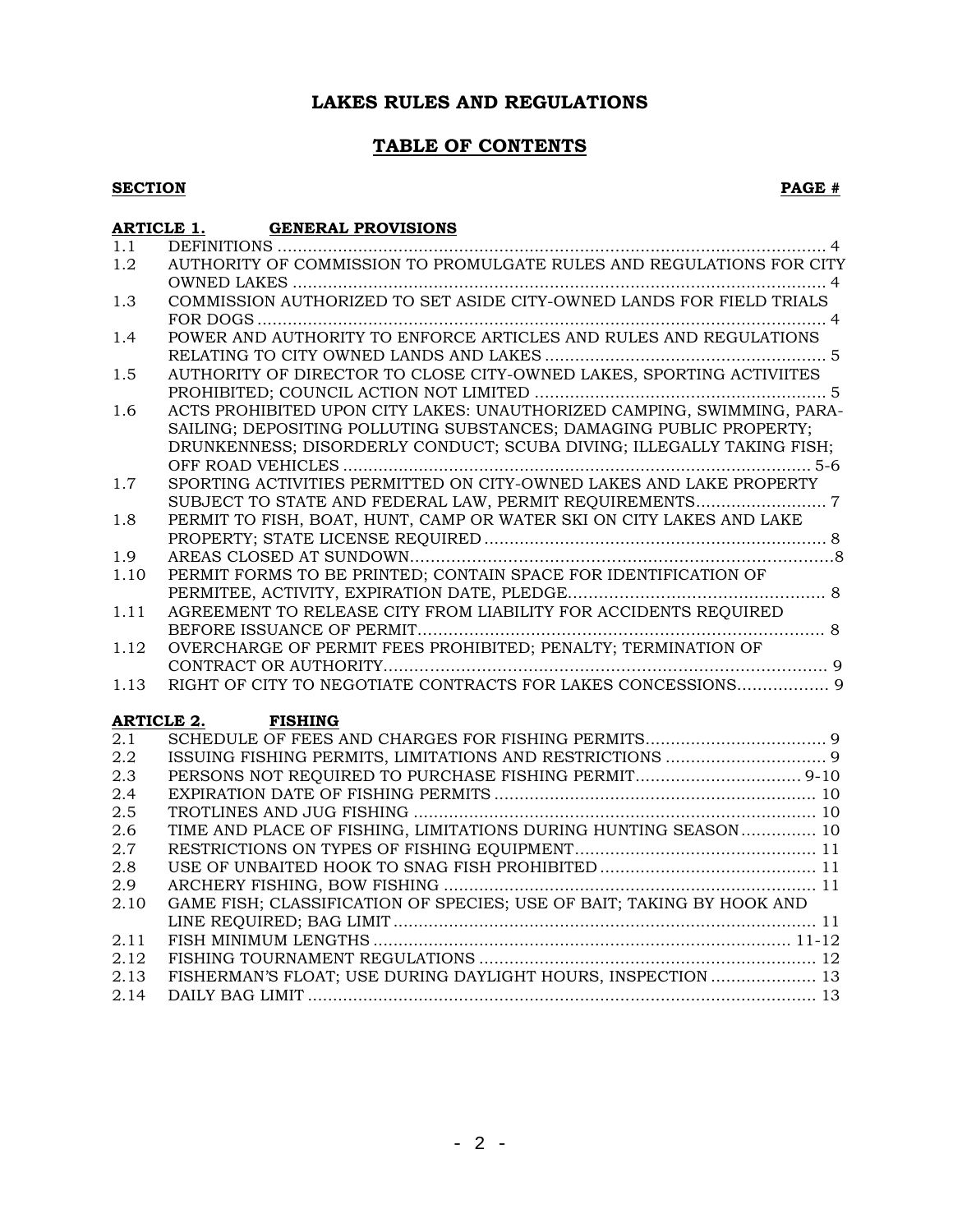| <b>ARTICLE 3.</b> |                    | HUNTING UPON CITY-OWNED LAKES AND/OR LAKE PROPERTY                   |
|-------------------|--------------------|----------------------------------------------------------------------|
| 3.1               |                    |                                                                      |
| 3.2               |                    | RESTRICTIONS ON HUNTING; LAWFUL OPEN SEASON; SHOTGUN PERMITTED 14    |
| 3.3               |                    |                                                                      |
| <b>ARTICLE 4.</b> |                    | <b>BOATING</b>                                                       |
| 4.1               |                    | RESPONSIBILITY TO ISSUE AND COLLECT FEES FOR BOATING PERMIT  15      |
| 4.2               |                    | PERMIT FEES AND CHARGES TO PLACE AND OPERATE PRIVATELY OWNED BOATS   |
|                   |                    |                                                                      |
| 4.3               |                    | DUE DATE FOR PAYMENT OF ANNUAL PERMIT FEE TO OPERATE PRIVATELY OWNED |
|                   |                    | BOATS; EXPIRATION DATE; PERMIT NOT TRANSFERABLE  15-16               |
| 4.4               |                    | INSPECTION AND APPROVAL OF BOATS BEFORE OR AFTER ISSUANCE OF PERMIT  |
|                   |                    |                                                                      |
| 4.5               |                    | FAILURE TO RENEW EXPIRED BOATING PERMIT OR TO REMOVE BOAT FROM LAKE; |
|                   |                    |                                                                      |
| 4.6               |                    | MINIMUM DIMENSIONS REQUIRED FOR BOATS TO BE PLACED AND OPERATED      |
|                   |                    |                                                                      |
| 4.7               |                    |                                                                      |
| 4.8               |                    | MINIMUM REQUIREMENTS FOR CANOES; DIMENSIONS; PASSENGERS, USE OF      |
|                   |                    | PERSONAL FLOATATION DEVICES; OTHER REQUIREMENTS  17-18               |
| 4.9               |                    | SAFETY REQUIREMENTS AND REGULATIONS FOR BOATING ON CITY-OWNED LAKES  |
|                   |                    | ARTICLE 5. WATER SKIING AND JET SKIING                               |
| 5.1               |                    |                                                                      |
| 5.2               |                    | SAFETY REQUIREMENTS FOR WATER SKIING AND JET SKIING 20-21            |
| <b>ARTICLE 6.</b> |                    |                                                                      |
| <b>ARTICLE 7.</b> |                    |                                                                      |
| <b>ARTICLE 8.</b> |                    |                                                                      |
| <b>ARTICLE 9.</b> |                    |                                                                      |
|                   | <b>ARTICLE 10.</b> |                                                                      |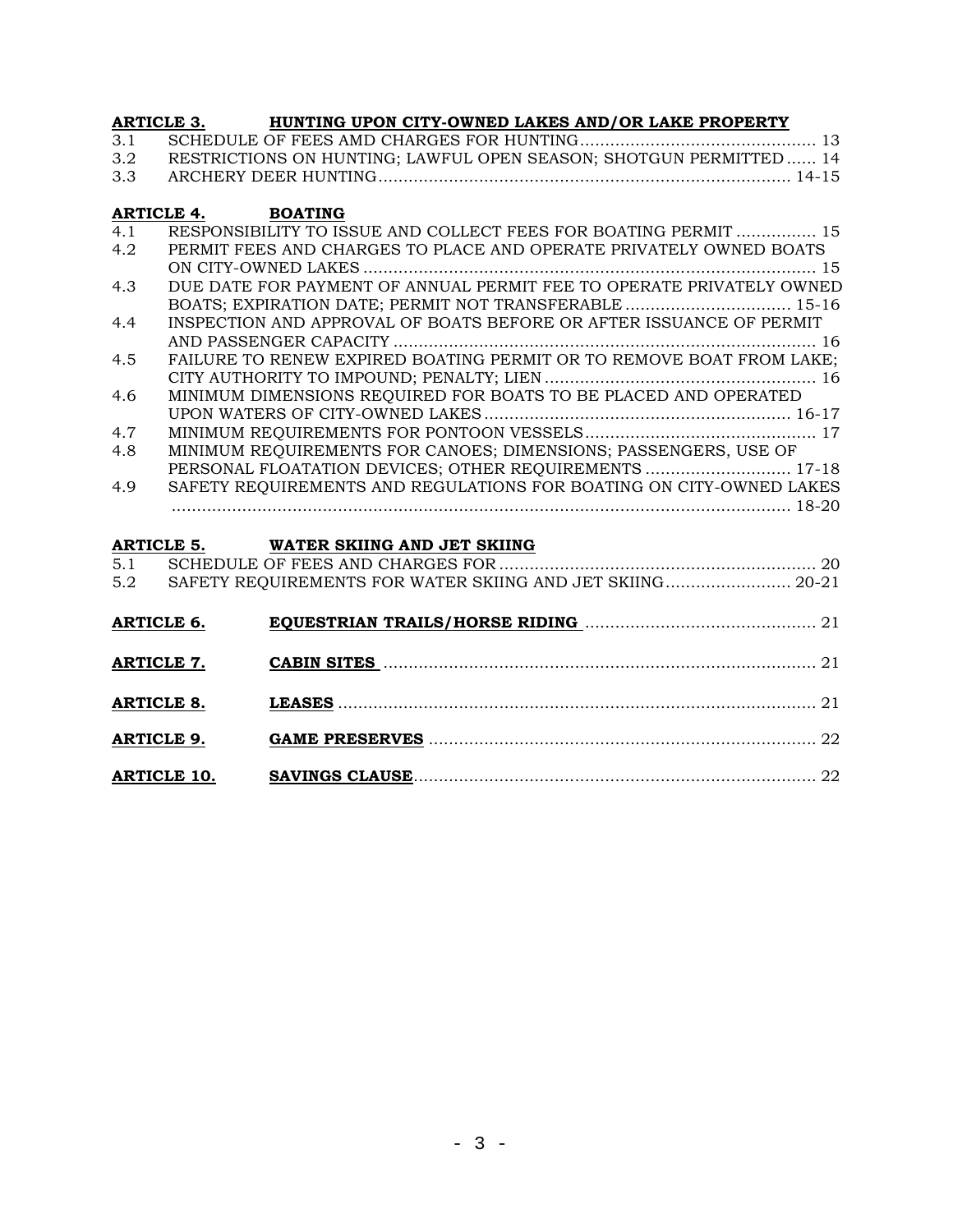#### **PART 11 CHAPTER 2 PARKS AND RECREATION RULES AND REGULATIONS FOR CITY-OWNED LAKES CITY OF DUNCAN, OKLAHOMA**

#### **ARTICLE 1. GENERAL PROVISIONS**

#### **1.1 DEFINITIONS.**

- (a) City-Owned Lakes shall mean Lake Humphreys, Lake Duncan (a.k.a Duncan Lake), Clear Creek Lake and Lake Fuqua.
- (b) Commission shall mean the Lakes Commission of Duncan, Oklahoma
- (c) Lake Humphreys, Lake Duncan, Clear Creek Lake and Lake Fuqua shall comprise the public water supply reservoirs of Duncan and all City-owned land immediately surrounding and adjacent thereto.
- (d) Director shall mean Director of Public Works of the City of Duncan.
- (e) Lakes Superintendent shall mean the Lakes Superintendent of the City of Duncan.

#### **1.2 AUTHORITY OF COMMISSION TO PROMULGATE RULES AND REGULATIONS FOR CITY-OWNED LAKES.**

The Commission may, by Resolution, promulgate rules and regulations for all City lakes provided such Resolutions are not inconsistent with the Ordinances of the City. Said Resolutions, when adopted by the Commission and approved by the City Council, shall be enforced by the Duncan Police and Lake Superintendent as provided in this Chapter.

#### **1.3 COMMISSION AUTHORIZED TO SET ASIDE CITY-OWNED LANDS FOR FIELD TRIALS FOR DOGS.**

- (a) The Commission may set aside City-owned lands abutting Cityowned lakes for the purpose of training and conducting field trials for dogs.
- (b) All other animals and fowl shall be governed by the Duncan City Code as otherwise specified.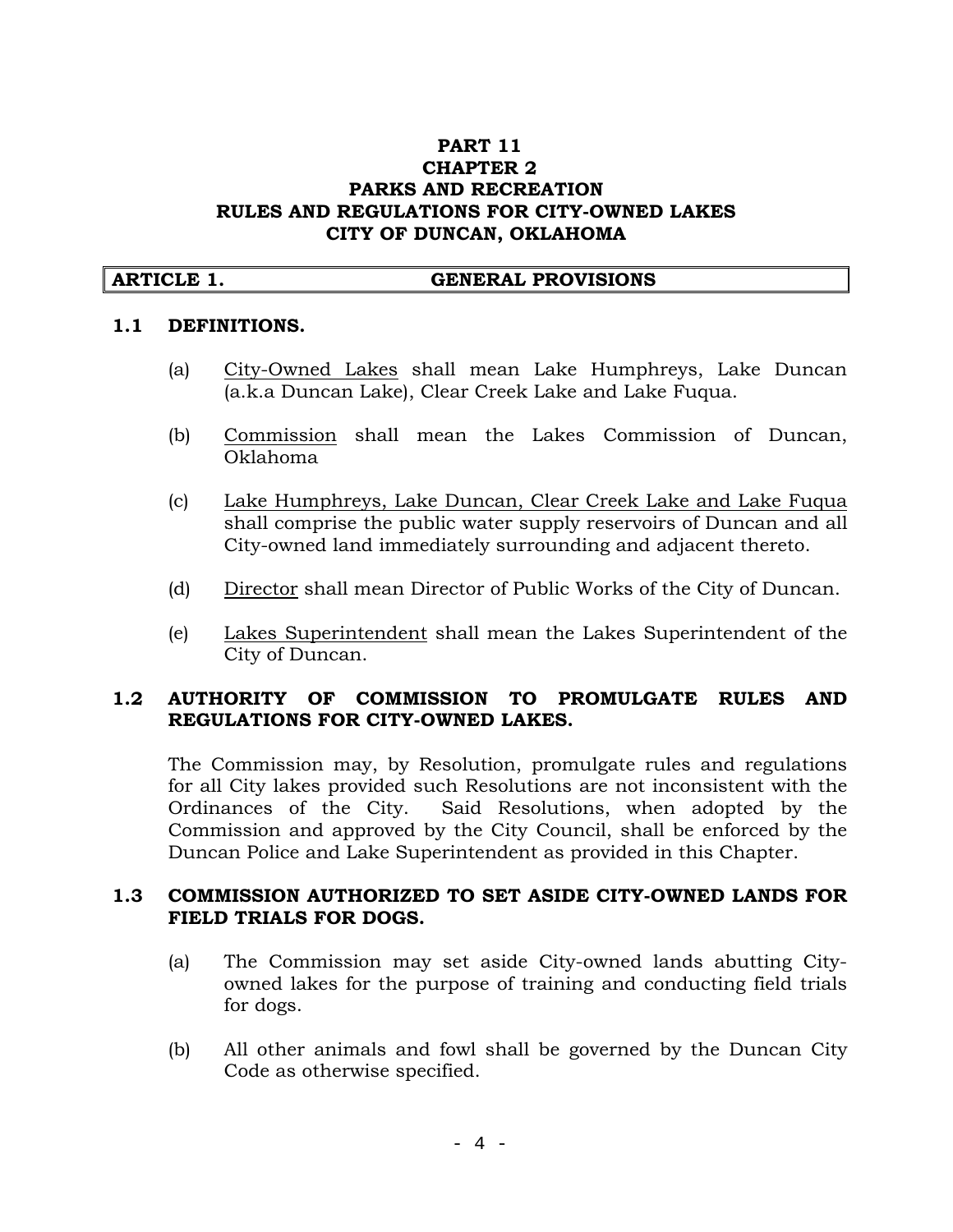#### **1.4 POWER AND AUTHORITY TO ENFORCE ARTICLES AND RULES AND REGULATIONS RELATING TO CITY-OWNED LANDS AND LAKES.**

City lakes and property fall under the jurisdiction of regulation and control of the Public Works Director and is enforced by Duncan Police Officers, pertaining to the same Ordinances which are regulated inside the City Limits of Duncan.

#### **1.5 AUTHORITY OF DIRECTOR TO CLOSE CITY-OWNED LAKES; SPORTING ACTIVITIES PROHIBITED; COUNCIL ACTION NOT LIMITED.**

- (a) Closing Lakes. The Director, with the approval of the Commission and the Council of the City of Duncan, Oklahoma, is authorized to close any or all City lakes to fishing during the spawning season, and to designate any particular area on any of such lakes as closed to the public at any time if, in the judgment of the Commission, such closing is necessary for the public safety and welfare or for the protection of public property and the public water supply.
- (b) Selection of Areas for Closing; Activity Prohibited. The Director is authorized to select and locate areas to be properly marked and designated as spawning or propagating areas. Such areas shall be in the most appropriate sections of each City lake and in as widely separated locations as practicable. No person shall wade, shoot, fish, ski, boat or engage in any other normally authorized activity in such marked and designated area.
- (c) Council Power Not Limited. Nothing in this section shall be construed as limiting the power of the City Council to close any or all City lakes under the provisions of applicable State Law.

#### **1.6 ACTS PROHIBITED UPON CITY LAKES: UNAUTHORIZED CAMPING, SWIMMING; PARA-SAILING; DEPOSITING POLLUTING SUBSTANCES; DAMAGING PUBLIC PROPERTY; DRUNKENNESS; DISORDERLY CONDUCT; SCUBA DIVING; ILLEGALLY TAKING FISH; OFF-ROAD VEHICLES.**

The following acts or omissions shall be prohibited upon City lakes and lake property.

(a) Camping upon any part of any lake property which is not specifically designated and posted as a camping area by the Director. Overnight camping units are not allowed to occupy a camping space for a continuous period of more than twenty-one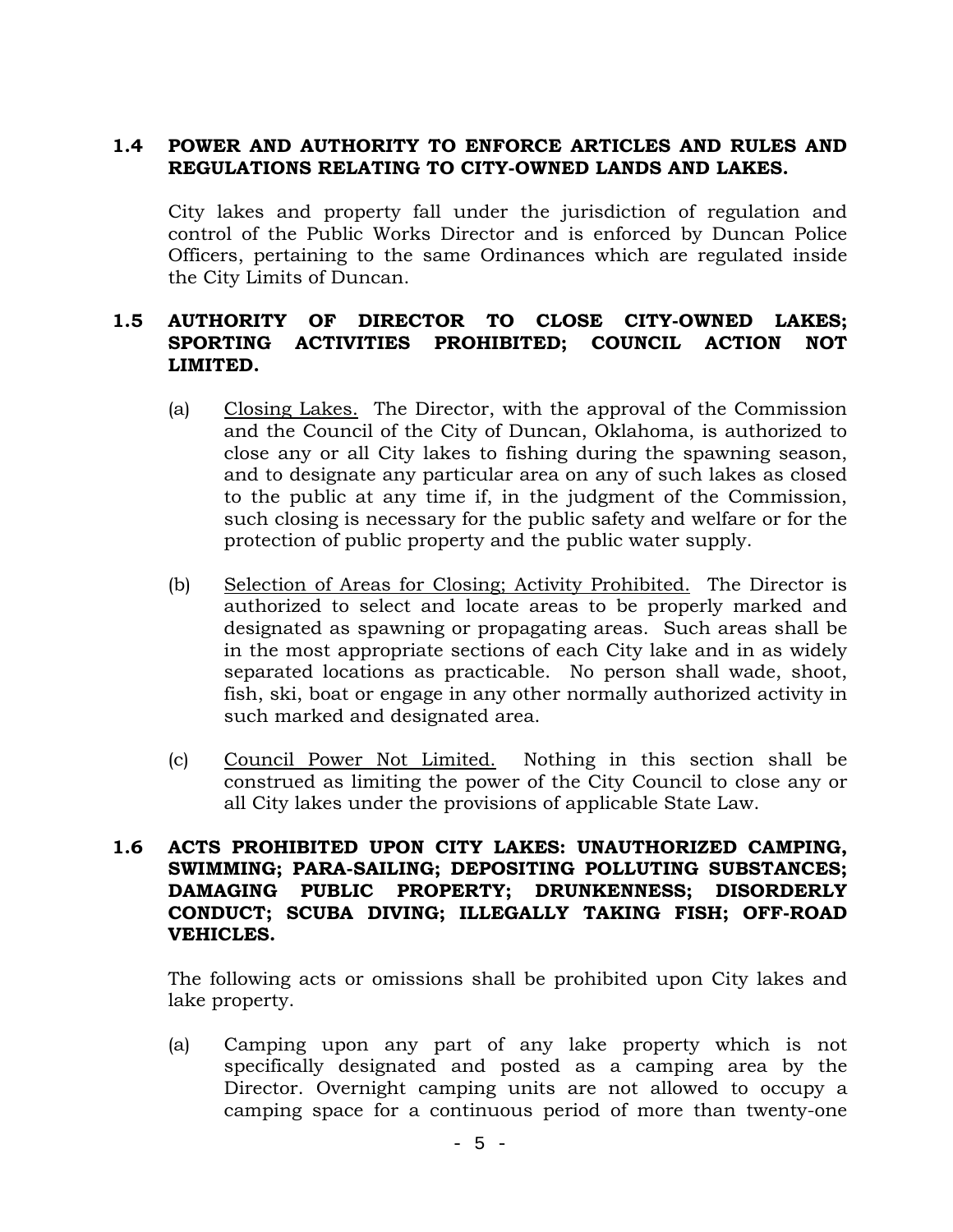(21) days. At the end of this twenty-one (21) day period or a lesser continuous time, the camper may relocate to another camping space in another camping area, if approved by the Lakes Superintendent, if in his sole judgment, adequate space is available. Otherwise, the camper shall leave City of Duncan owned property for a period of not less than seven (7) days. No exception to the intent of this rule is permitted.

- (b) Swimming in any non-designated area. Swimming is not allowed beyond 50 feet from any bank unless in an area designated as a swimming area.
- (c) Parasailing: Parasailing, or any activity liken to parasailing, is prohibited.
- (d) Throwing or depositing in or upon the waters of any City lake, lake property, or upon the land within the immediate drainage area of any such water supply reservoir, any filthy water or waste, scraps of food, fish, offal, refuse of any kind, dead animals, expectoration or anybody discharge, or any substance which by its decay or putrefaction would tend to contaminate the waters or adjacent soil or become offensive; provided that nothing in this subsection shall be construed to prohibit the use of animal or fish flesh as bait when used upon hooks.
- (e) Moving or displacing rock, gravel or soil, digging holes or building mounds or moving or displacing the bank protection or riprapping.
- (f) Damaging, destroying, displacing or removing trees, shrubs, picnic tables or picnic seats, signs, fences, guard rails, boat docks or buildings, or any other public property whether man-made or naturally growing.
- (g) Use or drinking of beer or alcoholic beverages, drunkenness, gambling or engaging in disorderly, unchaste or lewd conduct; habitual loafing or sleeping on the ground or benches, making, aiding or assisting in making any disorderly noise, riot or breach of the peace.
- (h) Scuba diving, except by express permission of the Lakes Superintendent during an emergency situation or salvage operation.
- (i) Operating any type of off-road vehicle on or off the roadways or camping areas.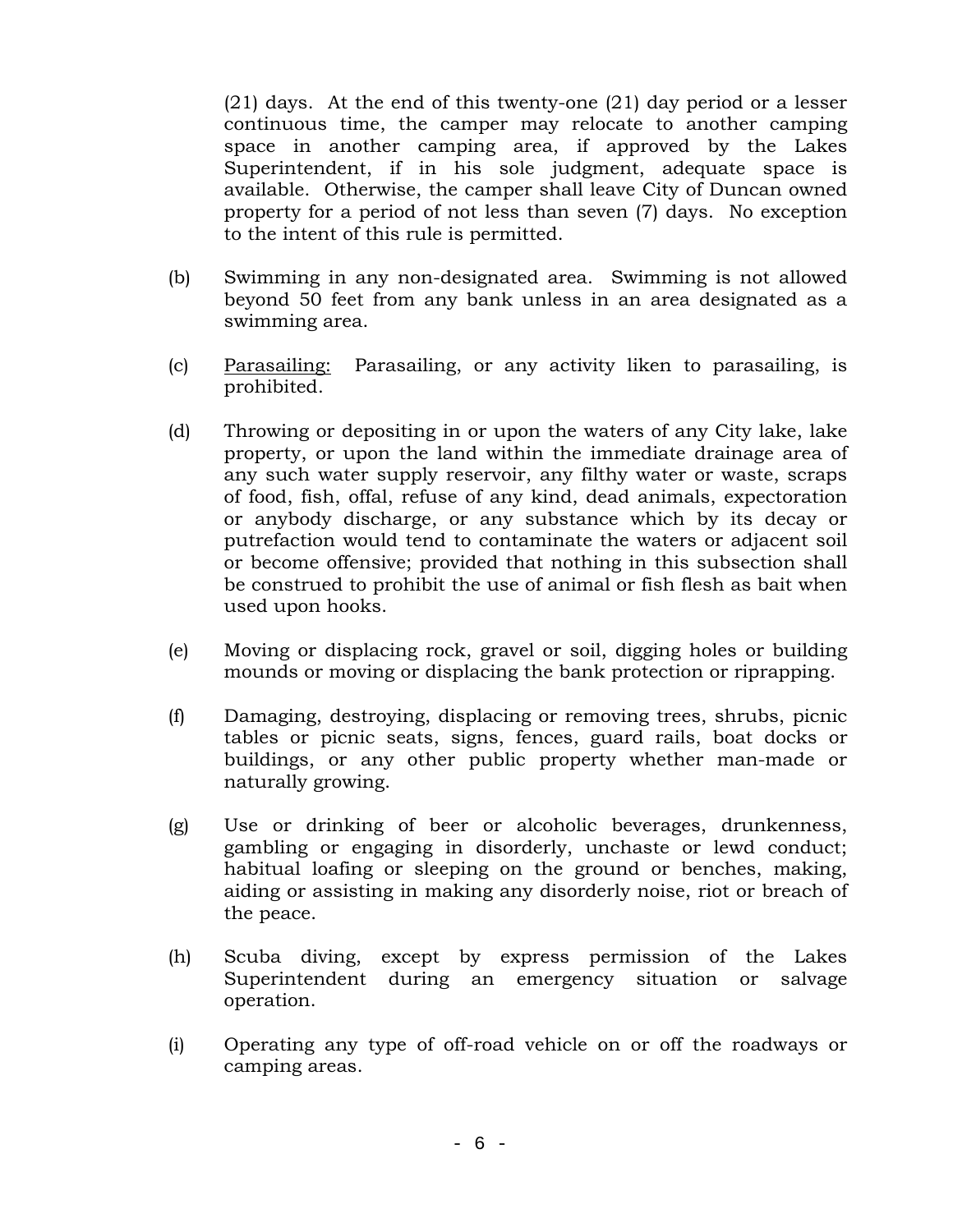- (j) Driving any vehicle where road or parking area is not designated or is not in place by design.
- (k) Smoking shall not be permitted inside the fish houses. Smoking outside the fish houses will be permitted but in no case will smoking be allowed within 25 feet of an entrance or exit of any fish house.
- (l) Trash receptacles on City-owned lakes shall be used only by patrons of the City-owned lakes for refuse generated only during such patronage. All other uses may be prosecuted as illegal dumping, and/or other appropriate ordinances or statues.

#### **1.7 SPORTING ACTIVITIES PERMITTED ON CITY-OWNED LAKES AND LAKE PROPERTY SUBJECT TO STATE AND FEDERAL LAW, PERMIT REQUIREMENTS**.

- (a) Conditions of Authorization. Fishing, hunting, boating, water skiing or engaging in other sporting activity on City-owned lakes and/or lake property is authorized provided a permit is obtained as required under this chapter and subject to State and Federal laws prescribing open and closed seasons for fishing and hunting and regulating the same, and all City Ordinances relating to City lakes and lakes properties.
- (b) Water Skiing and Restrictions. Water skiing shall be only on the following lakes.
	- (1) Clear Creek Lake: Permitted on Clear Creek Lake except on those areas designated and marked by signs and buoys. Boats and skiers shall proceed in a counter-clockwise direction. All water skiing shall be subject to the safety regulations issued by the Lakes Commission.
	- (2) Duncan Lake: Rules and regulations governing Jet Skis at Duncan Lake are less restrictive in designated areas. Reckless, unsafe conduct, as determined by the Lakes Ranger and/or Duncan Police is prohibited. Hours of operation will be sunup to sundown only. The City of Duncan reserves the right to discontinue jet ski operation during authorized fishing tournaments, if in the opinion of the Lakes Ranger, said operation will interfere with said tournaments.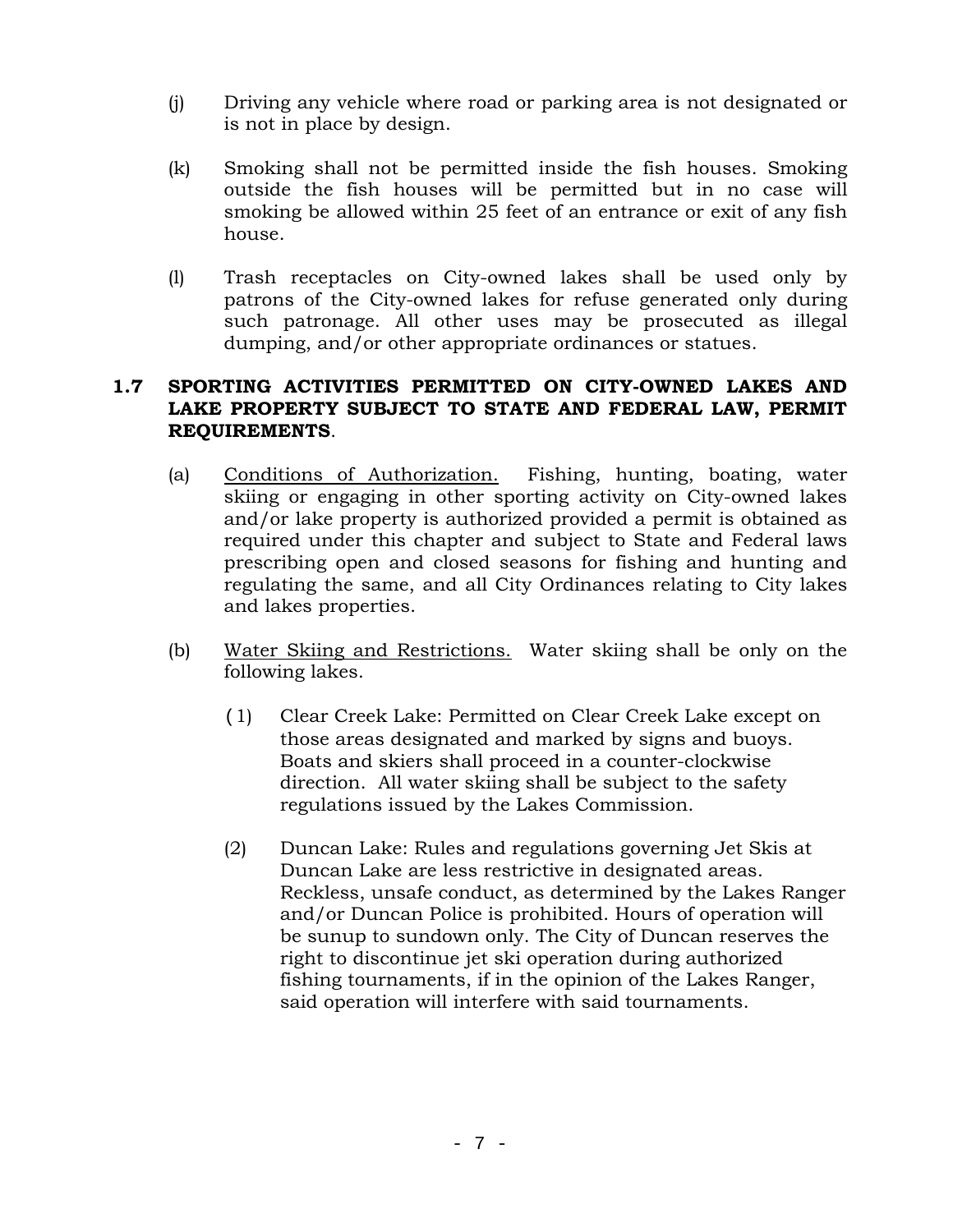#### **1.8 PERMIT TO FISH, BOAT, HUNT, CAMP OR WATER SKI ON CITY LAKES AND LAKE PROPERTY; STATE LICENSE REQUIRED.**

No person shall fish, boat, hunt, camp, water ski, jet ski, surfsail, paddleboat, rowboat, pleasure boat or operate similar craft upon any City-owned reservation without a valid and current State license where required, and a City Permit where required for the activity in which such person is engaged on any City-owned lake or lake property.

#### **1.9 AREAS CLOSED AT SUNDOWN.**

All areas around the lakes are closed from sundown to sunup except for the following: fishing, camping and pavilion usage, with proper permits.

### **1.10 PERMIT FORMS TO BE PRINTED; CONTAIN SPACE FOR IDENTIFICATION OF PERMITTEE, ACTIVITY, EXPIRATION DATE, PLEDGE.**

(a) Information, Pledge. Forms for permits required under this article shall be printed and shall contain ample and appropriate space for the identification of the person receiving same, the specific activity or combination of activities for which the permit is issued, the date of expiration of the permit and a pledge in substantially the following language:

*"In consideration of the issuance of this permit to me, I hereby faithfully agree to observe all rules of safety, sanitation and sportsmanship together with all provisions of City Ordinances, State Game and Fish Laws, and rules and regulation of the Lakes Commission of Duncan, while upon the lands or water included in all City-owned lands and lakes, and to hold harmless and indemnify the City and any person acting for or on behalf of the City, for any injury to life, limb, or property incident to the exercise of the privileges hereby granted."*

#### **1.11 AGREEMENT TO RELEASE CITY FROM LIABILITY FOR ACCIDENTS REQUIRED BEFORE ISSUANCE OF PERMIT.**

Before any permit required under this article shall be issued, the party applying therefor, in consideration of the issuance of the permit, shall agree in writing to release the City, and any other person acting for or on behalf of the City, from all liability from any accident that may occur on the lands or waters of all City-owned lakes and lake property. Said agreement shall be binding upon the heirs, executors, administrators, and assigns of the same party for whom the application for a permit is made.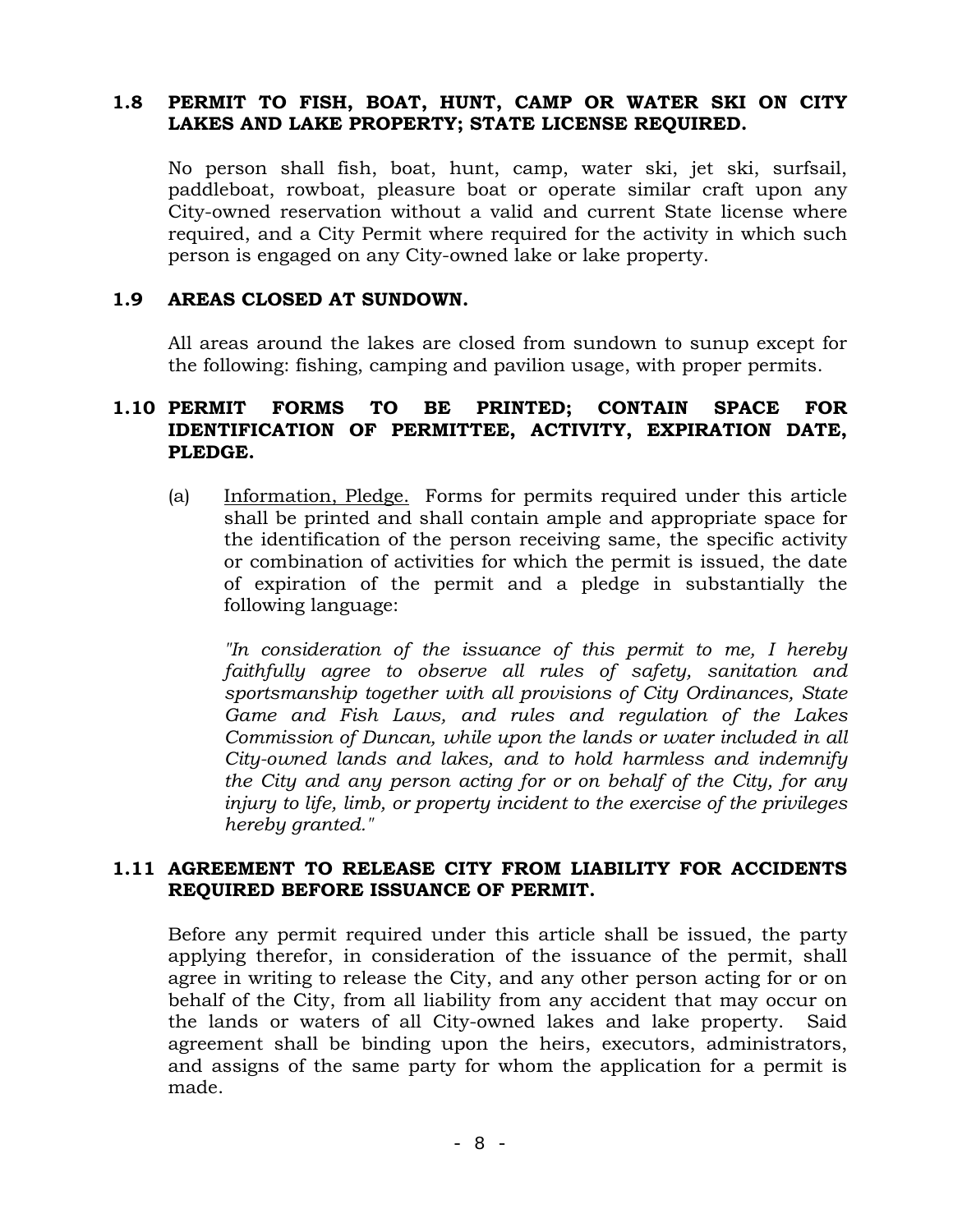### **1.12 OVERCHARGE OF PERMIT FEES PROHIBITED; PENALTY; TERMINATION OF CONTRACT OR AUTHORITY.**

No person shall charge fees in excess of those prescribed in this article for any permit to use any waters and grounds authorized in this article. Such unlawful and excessive charges shall subject such person to the payment of a fine and costs, and shall operate to terminate immediately any lease, contract or authority which such person has to grant permits or otherwise use the premises described in this section.

### **1.13 RIGHT OF CITY TO NEGOTIATE CONTRACTS FOR LAKES CONCESSIONS.**

The City reserves the right to negotiate and enter into contracts granting concessions upon any and all City-owned lake property providing for the privilege of conducting a merchandising grocery, restaurant business, sale of cold drinks, motor fuel and related items, live bait or other natural or artificial bait.

#### **ARTICLE 2. FISHING**

#### **2.1 SCHEDULE OF FEES AND CHARGES FOR FISHING PERMITS.**

A schedule of fees and charges for the permit required under this contract to fish in and upon the waters of City-owned lakes is hereby levied, the amounts of which shall be set and reviewed periodically by the City Council and displayed on the permit.

#### **2.2 ISSUING FISHING PERMITS; LIMITATIONS AND RESTRICTIONS.**

Permits for fishing in and upon the City of Duncan lakes shall be issued by designated appointees, of the City Council and Lakes Commission. Such fishing permits shall be issued for the period of time and amounts prescribed in this article and shall be set forth in this article.

#### **2.3 PERSONS NOT REQUIRED TO PURCHASE FISHING PERMIT.**

Fishing permits are required for everyone fishing in City-owned lakes except:

- (a) Oklahoma residents who are either eligible to purchase or in possession of a Senior Citizen's Lifetime Fishing License are exempt from purchasing a City fishing permit. All non-residents, beginning with the start of the calendar year in which they reach age 64 will be exempt from purchasing a City fishing permit.
- (b) Children under the age of sixteen (16).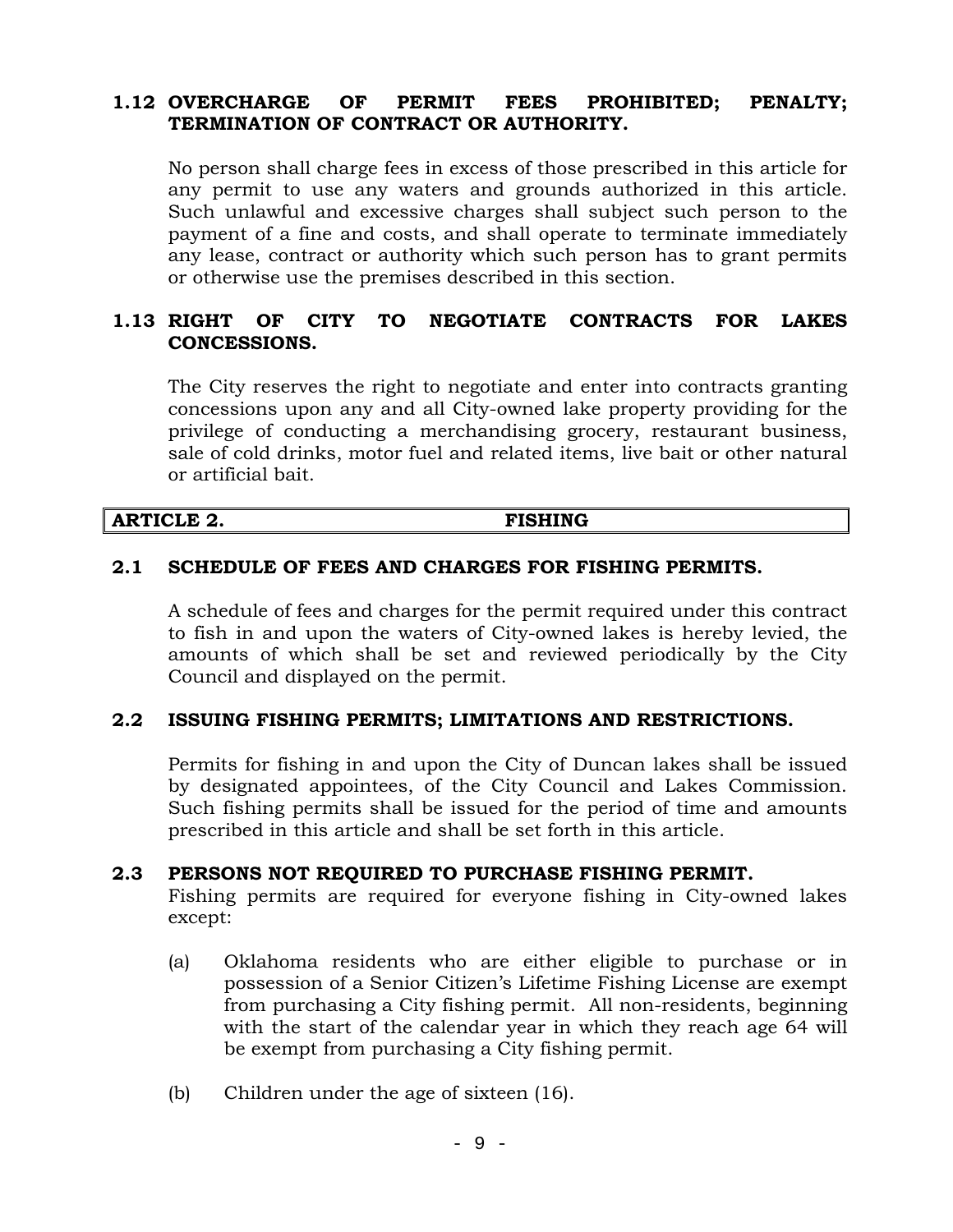- (c) Disabled veterans with 60% or more disability.
- (d) Any legally blind person or physically impaired person who is unable to properly use fishing apparatus and one companion who is helping while the impaired person is fishing.
- (e) Any patient of a state institution established for the care and treatment of mental illness or alcohol or drug dependency when accompanied by an attendant of such institution or legal guardian.
- (f) Persons having a proven disability rendering them non-ambulatory and confined to wheelchairs as certified by a duly qualified physician.
- (g) Oklahoma citizens serving in the U.S. Armed Forces outside Oklahoma and on authorized leave with written evidence on their person.

This does not exempt any of the above persons from obtaining any other lake permit.

### **2.4 EXPIRATION DATE OF FISHING PERMITS.**

Annual fishing permits shall expire on December 31 next following the issuance thereof and may be issued at any time during the permit year for the remainder of such permit year.

#### **2.5 TROTLINES AND JUG FISHING.**

- (a) Trotlines are allowed on Lake Humphreys and Lake Fuqua only. No more than one (1) permit shall be issued to any one (1) person. Only one trotline with 50 hooks will be permitted per person or two trotlines with 25 hooks each will be permitted per person.
- (b) Jug lines are permitted on all lakes with season permit. Jug lines are allowed on Clear Creek Lake and Duncan Lake from November through February only. A maximum of five (5) jugs and two (2) hooks per jug per person will be permitted.

### **2.6 TIME AND PLACE OF FISHING; LIMITATIONS DURING HUNTING SEASON.**

Fishing permits shall allow fishing twenty-four (24) hours per day at all City-owned lakes, subject to the periods and times authorized by State and Federal law, and shall not permit fishing in or upon areas that may be otherwise restricted as provided by Ordinance, rule or regulation.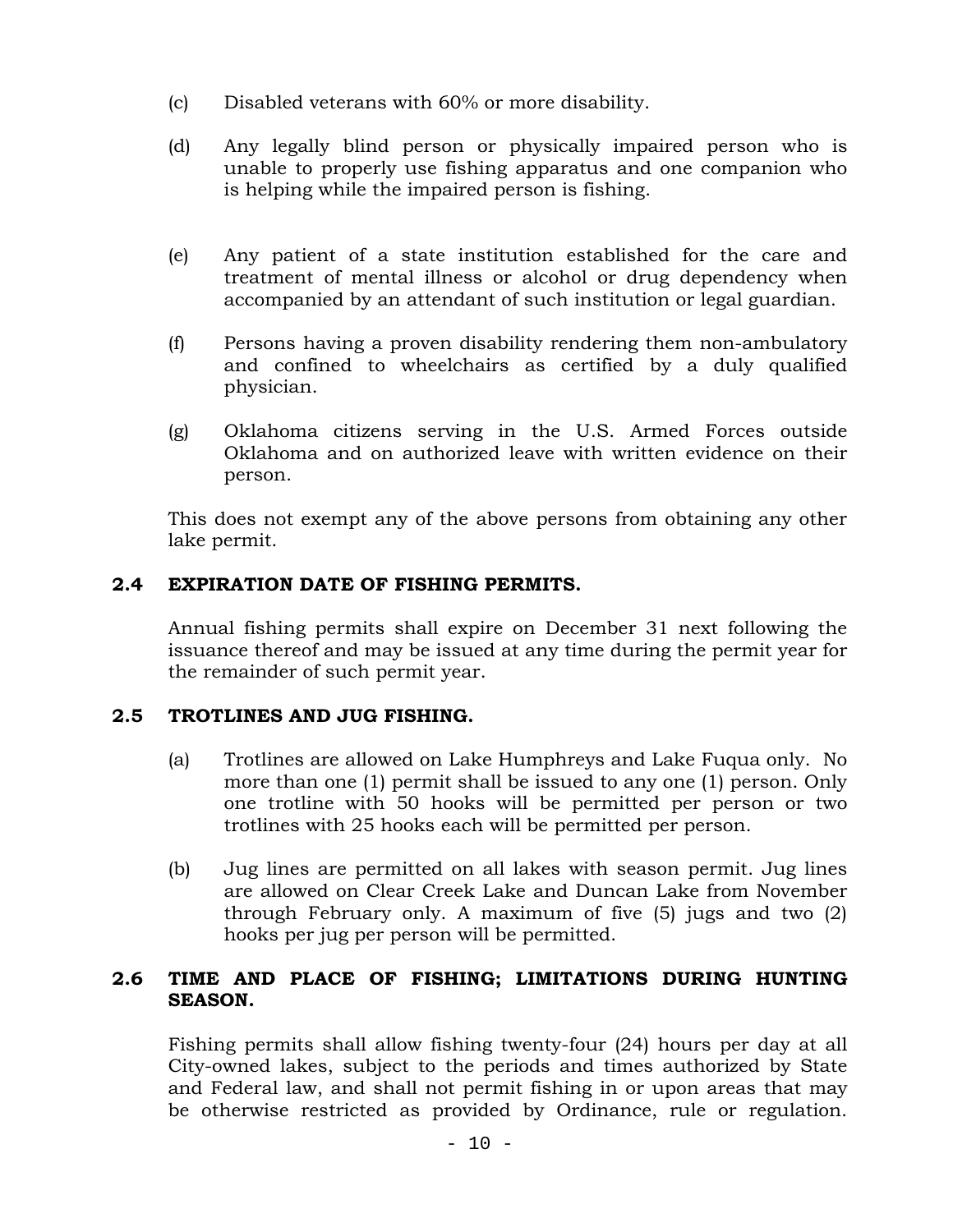During the hunting season, the holder of a fishing permit shall not be entitled to fish on said premises at any place where, in the judgment of the Duncan Police or Lakes Superintendent, such fishing will interfere with hunting thereon.

# **2.7 RESTRICTIONS ON TYPES OF FISHING EQUIPMENT.**

- (a) Poles on Man-made Structures. A fishing permit shall entitle the holder thereof to the simultaneous use of not more than two (2) poles on man-made structures.
- (c) <u>Nets, Seines.</u> No net, trap, gig, spear, trammel net or seine of any kind shall be used.
- (d) Minnow Traps. Each person holding a fishing permit shall be allowed to use one (1) minnow trap having a funnel entrance which shall not exceed eighteen (18) inches in any dimension.

# **2.8 USE OF UNBAITED HOOK TO SNAG FISH PROHIBITED.**

No person shall engage in the practice of "snagging," "pulling," or "jerking" an unbaited hook through the water for the purpose of hooking or snagging fish.

# **2.9 ARCHERY FISHING; BOW FISHING.**

- (a) With the exception of carp fishing, archery and bow fishing are NOT permitted on any of Duncan's lakes during the months of April, May and June
- (b) Lake Fuqua is closed to archery fishing and bow fishing year round.

# **2.10 GAME FISH; CLASSIFICATION OF SPECIES; USE OF BAIT; TAKING BY HOOK AND LINE REQUIRED; BAG LIMIT.**

- (a) Game Fish. Game fish shall be classified by the Commission periodically as shown on permits.
- (b) Use of Game Fish Prohibited as Bait. No game fish from City-owned lakes shall be used as bait.
- (c) Method of Catching Any Fish. No person shall take any fish by any means other than by hook and line.
- (d) Catch Limits for Non-Residents. Catch limits for non-residents shall conform to State Regulations.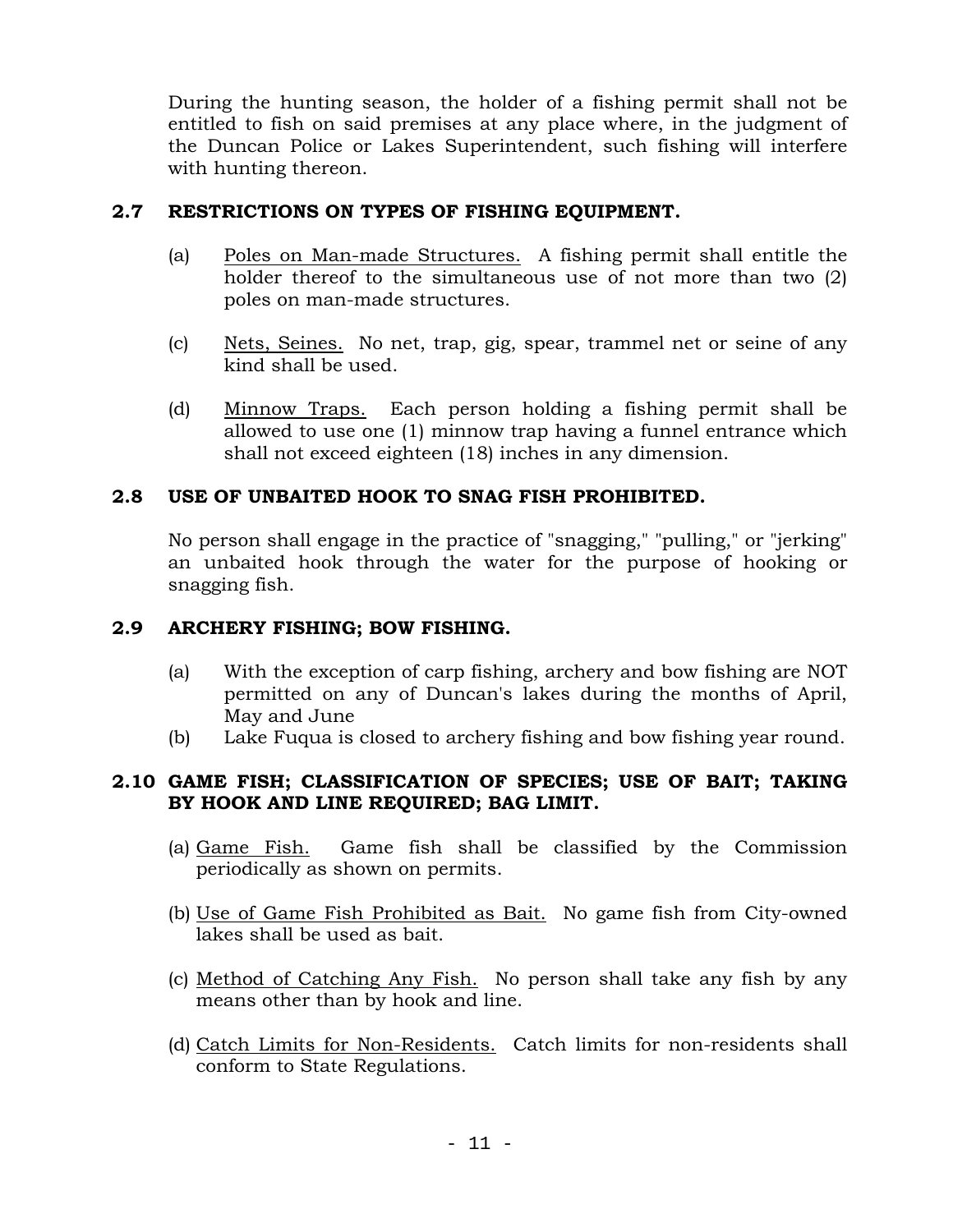#### **2.11 FISH MINIMUM LENGTH.**

- (a) No bass less than 14 inches in length may be kept.
- (b) No Crappie less than 8 inches in length may be kept.
- (c) Fish should be measured, and if illegal size, released immediately to ensure survival.
- (d) A fish's total length is measured from the tip of its snout to the end of its tail. A fish should be laid flat on a ruler with its mouth closed and tail lobes pressed together.
- (e) To increase a protected fish's chance of survival, avoid excessive handling. If possible, unhook and release the fish without lifting it from the water.
- (f) Hands must be wet if lifting fish from water, in order to avoid damage to fish.
- (g) Live wells are subject to search.
- (h) Violators will be subject to local and state fines.

#### **2.12 FISHING TOURNAMENT REGULATIONS.**

All persons or clubs holding a fishing tournament on a City-owned lake (Clear Creek, Duncan, Humphreys or Fuqua) shall abide by the following:

- (a) Register at least three (3) months in advance of tournament with Lakes Superintendent, (580) 255-9538.
- (b) No more than two (2) tournament groups shall be permitted on any one lake at a time.
- (c) All tournaments shall practice the "catch and release" system.
- (d) All fish must be released at the same lake, on the same day they are caught, unless written approval is received from the Lakes Superintendent.
- (e) Shotgun starts shall not be allowed.
- (f) Live wells shall be subject to search.
- (g) Violators shall be subject to forfeiting Club's usage of City-owned lakes for future tournaments.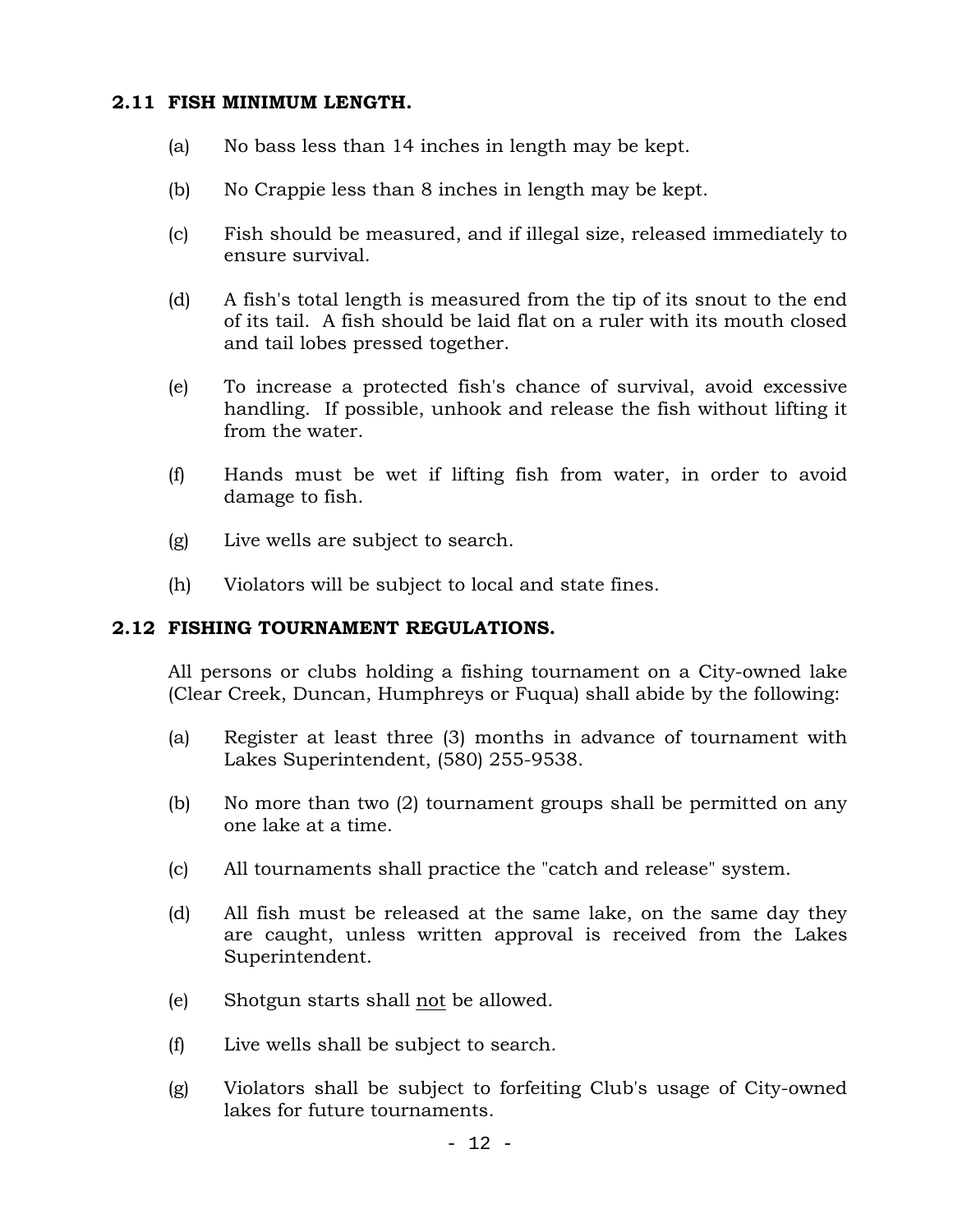(h) Tournament fishermen shall abide by all other Lakes Rules and Regulations and City Ordinances.

# **2.13 FISHERMAN'S FLOAT; USE DURING DAYLIGHT HOURS; INSPECTION.**

- (a) Fisherman's Float Defined. As used in this section, a "Fisherman's Float" shall mean any device to keep a fisherman afloat in an upright position in the water, ordinarily consisting of a protectively covered circular, inflated rubber tube or styrofoam float, with a saddle-type seat, in which the fisherman is seated while wearing watertight rubber waders.
- (b) Use of Float Restricted to Daylight. Use of a fisherman's float in any City-owned lake shall be limited between sunup and sundown.
- (c) Inspection and Approval of Floats. All fisherman's floats, whether owned privately or otherwise, may be inspected and approved by the Duncan Police or Lakes Superintendent prior to their initial use in the City-owned lakes, and annually thereafter.
- (d) Use of fisherman's float requires fishing boat permit.

# **2.14 DAILY BAG LIMIT.**

- (a) 5 Black Bass: (minimum length of 14")
- (b) 20 Crappie: (minimum length of 8")
- (c ) 15 Channel or Blue Catfish
- (d) No limit on Perch, Bullheads, or Sand Bass

#### **ARTICLE 3. HUNTING UPON CITY-OWNED LAKES AND/OR LAKE PROPERTY**

#### **3.1 SCHEDULE OF FEES AND CHARGES FOR HUNTING.**

A schedule of fees and charges for the permit required under this article to hunt upon any City-owned lake and/or lake property shall be set periodically by the City Council and shown on permits. Children under sixteen (16) years of age are not required to possess a permit, but must be accompanied by an adult.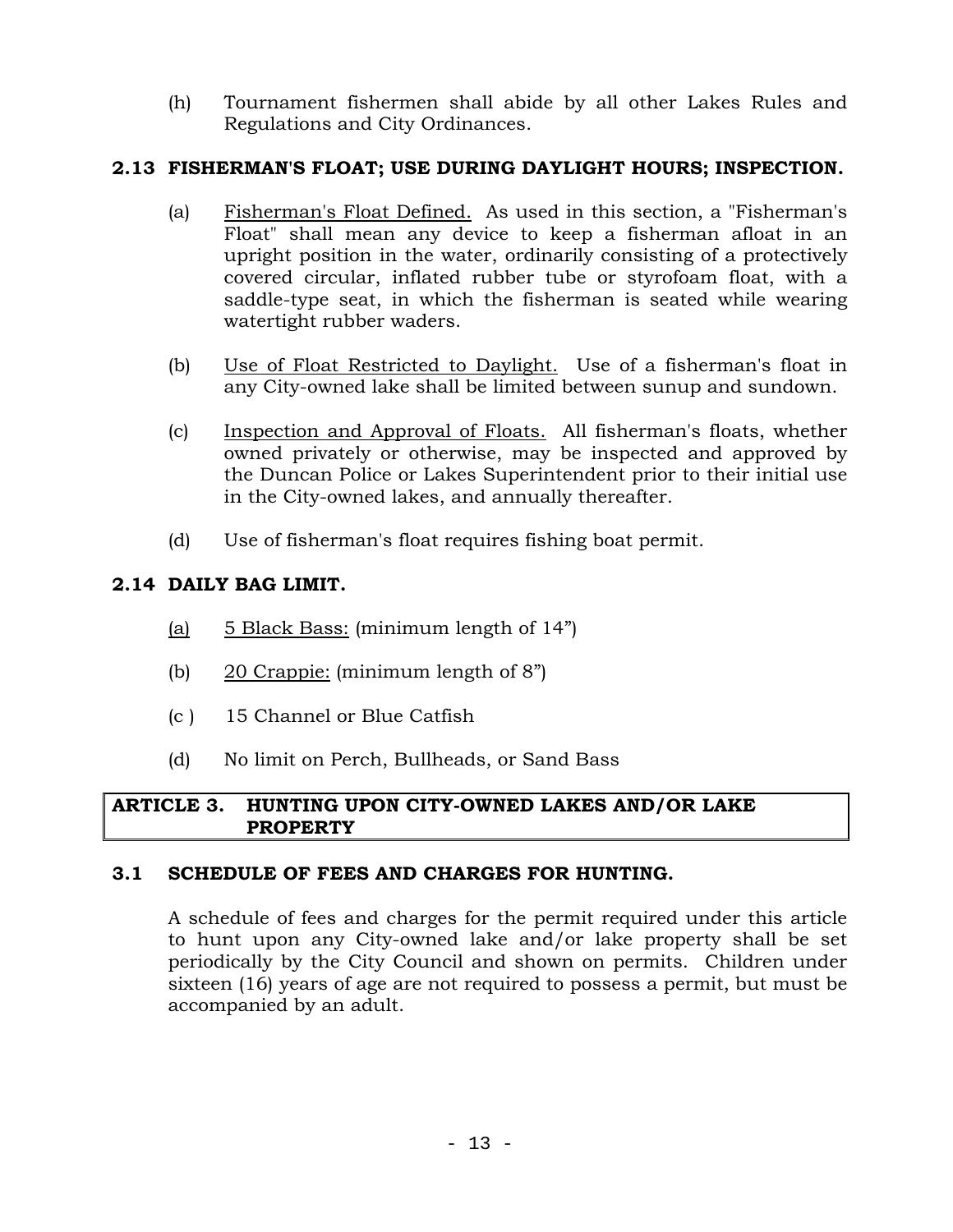### **3.2 RESTRICTIONS ON HUNTING; LAWFUL OPEN SEASON; SHOTGUN PERMITTED.**

All permits for hunting upon City-owned lakes and/or lake property shall be subject to the following limitations and restrictions.

- (a) No person shall hunt with a pistol or rifle of any size or caliber or shotgun slugs.
- (b) No person shall take or kill more wild ducks or quail than permitted by State or Federal laws.
- (c) No person shall hunt, shoot at or kill any game birds or non-game birds or animals at any time when prohibited by City, State or Federal law.
- (d) No person shall hunt, trap, shoot or kill any game bird, non-game bird or animal upon City-owned lakes and/or lake property at any time without the proper license and/or permit required.
- (e) No trapping of animals or birds with live traps is allowed on Cityowned lakes and/or lake property.
- (f) Coon hunting with dogs is allowed except during March, April and May. Appropriate permit is required. No night shooting is allowed.
- (g) No hunting in Cabin Areas is allowed.
- (h) Hunting is allowed in designated areas only as shown on City of Duncan maps.

#### **3.3 ARCHERY DEER HUNTING**

- (a) All rules and regulations prescribed by the Oklahoma Wildlife Conservation Commission pertaining to the hunting of deer are incorporated herein by reference and shall be fully enforced on City lake property.
- (b) No person may hunt deer on City lake property except as follows:
	- (1) Upon obtaining a proper and valid deer permit from the City, deer may be hunted on City lake property with authorized weapons only, and only during open season on deer as declared by the Oklahoma Wildlife Conservation Commission.
	- (2) Bag limits for deer on City lake property are as follows: During archery season, one (1) deer of either sex may be harvested.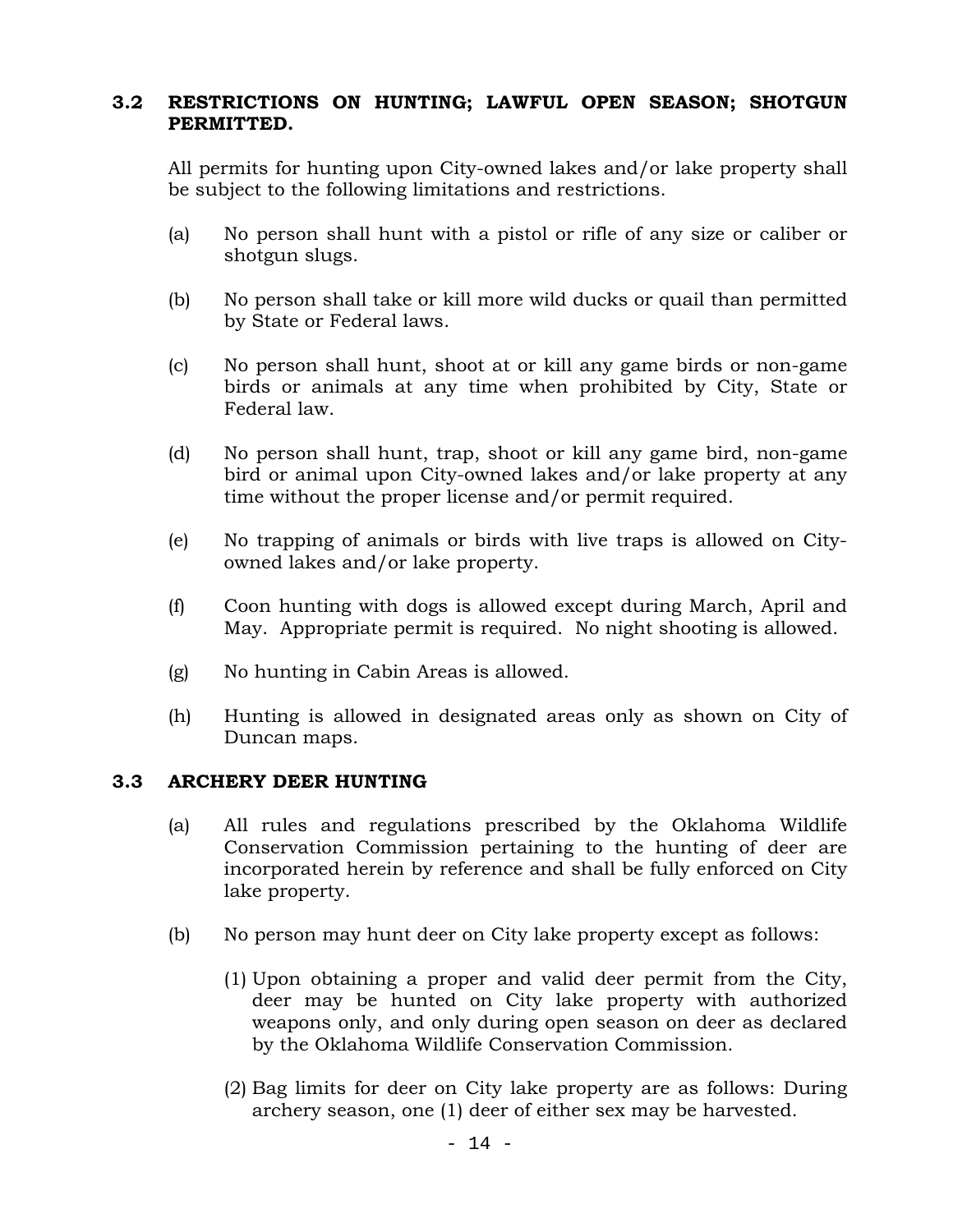(c) Violations of the foregoing provisions of the rules and regulations prescribed by the Oklahoma Wildlife Conservation Commission pertaining to the hunting of deer are unlawful and punishable as provided in Oklahoma Statutes.

**State Law Reference:** Oklahoma Wildlife Conservation Commission Powers, 29 O.S. Section 5-401; Deer and Elk, 29 O.S. Section 5-411.

| <b>RTICLE</b><br>- -<br>Ar | <b>BOATING</b> |
|----------------------------|----------------|
|                            |                |

All boating and water related activities on City-owned lakes shall comply with the Oklahoma Boating Safety Regulation Act as amended, in addition to the following requirements.

### **4.1 RESPONSIBILITY TO ISSUE AND COLLECT FEES FOR BOATING PERMIT.**

Permits to place and operate privately owned boats upon the waters of City-owned lakes shall be issued and the fees therefor collected by such person or persons as the City Council may designate.

#### **4.2 PERMIT FEES AND CHARGES TO PLACE AND OPERATE PRIVATELY OWNED BOATS ON CITY-OWNED LAKES.**

The amount of the annual and daily fees for the permit required under this article to place and operate privately owned boats upon the waters of any City-owned lake shall be in accordance with the schedule as shown on the permit.

Barges are not permitted on City-owned lakes.

#### **4.3 DUE DATE FOR PAYMENT OF ANNUAL PERMIT FEE TO OPERATE PRIVATELY OWNED BOATS; EXPIRATION DATE; PERMIT NOT TRANSFERABLE.**

- (a) Payment Date. The annual permit fee to operate privately owned boats upon the waters of City-owned lakes shall be due and payable on January 1 of each year and such permit shall expire on December 31 of each year.
- (b) Permit is Non-transferable. Permits to operate privately owned boats upon the waters of City-owned lakes are not transferable from one boat to another.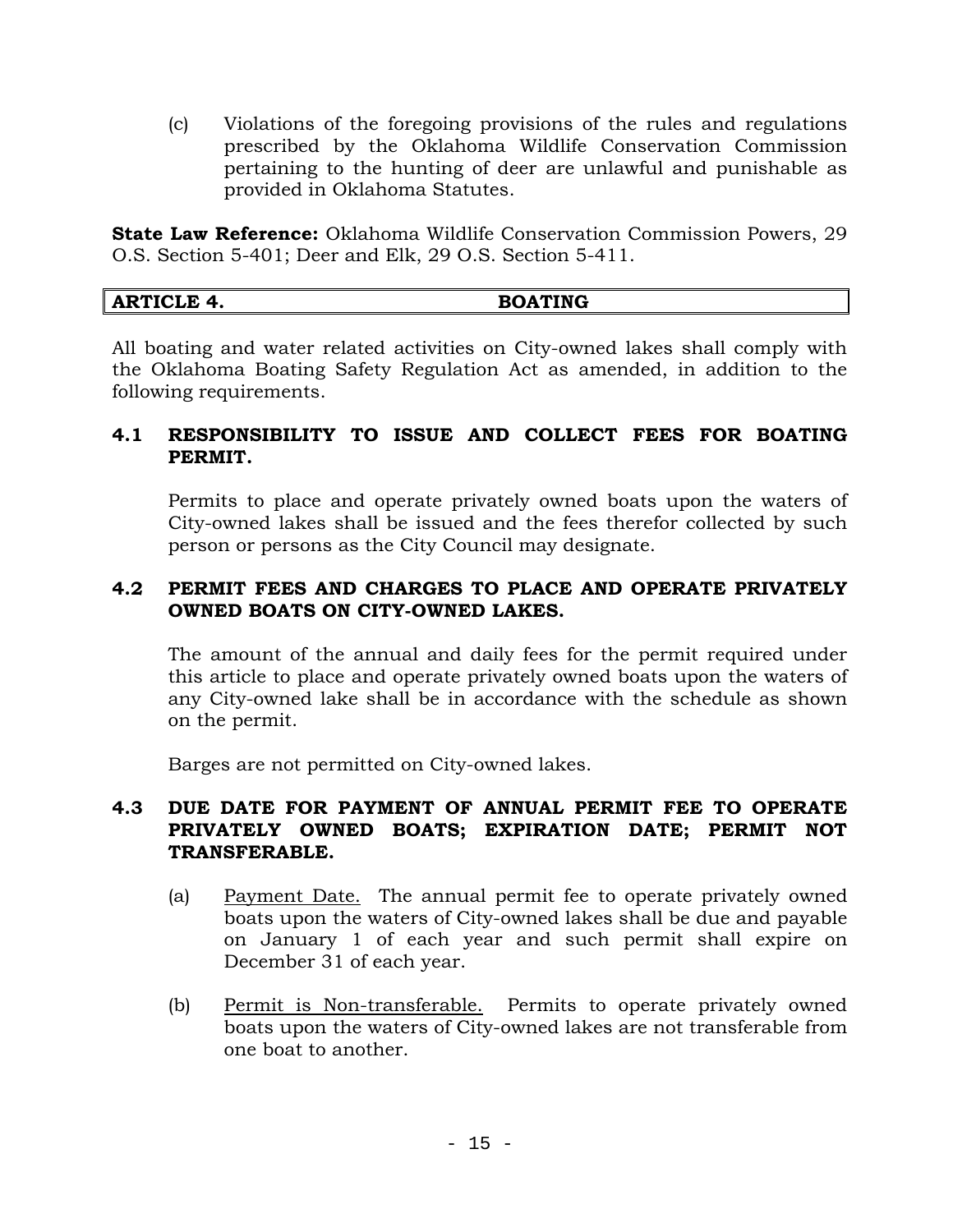### **4.4 INSPECTION AND APPROVAL OF BOATS BEFORE OR AFTER ISSUANCE OF PERMIT AND PASSENGER CAPACITY.**

All boats, whether privately owned or otherwise, may be inspected and approved by the Duncan Police or Lakes Superintendent, before or after a permit is issued to place and operate such boats upon the waters of Cityowned lakes. The number of passengers permitted in the boat shall be in accordance with Coast Guard Capacity Rating.

#### **4.5 FAILURE TO RENEW EXPIRED BOATING PERMIT OR TO REMOVE BOAT FROM LAKE; CITY AUTHORITY TO IMPOUND; PENALTY; LIEN.**

- (a) Expired Permit: Boat to be Removed from Water. If any permit to place and operate privately owned boats upon City-owned lakes is not renewed within thirty (30) days from the date of expiration thereof, and the boat so permitted has not been removed from the lake, the City shall have the right to take possession of such boat.
- (b) Impounding Fee. Any boat impounded as provided in subsection (a) of this section shall not be released until the owner thereof has paid, in addition to the permit fee, a penalty of one hundred fifty dollars (\$150.00) per month for such time as the permit fee on such boat has been in arrears.
- (c) Impounding Fee is Lien. The City shall have a lien on such boat for all rates and penalties due under this section, and the City shall not be liable for any damages to such boat while it is being held for such fees.
- (d) Rebates Prohibited. There shall be no rebate for any fees paid for purchase of a permit subsequent to impoundment.

### **4.6 MINIMUM DIMENSIONS REQUIRED FOR BOATS TO BE PLACED AND OPERATED UPON WATERS OF CITY-OWNED LAKES.**

All boats, except pontoon boats, bass buggies, canoes and sailboats, as provided for in this article, placed and operated upon the waters of any City-owned lake must have the following minimum outside dimensions which shall be determined as indicated below:

- (a) Minimum Length; Eleven (11) feet. The length of boats shall be determined by measuring the distance from bow to stern.
- (b) Minimum Width; Forty-eight (48) inches. The width of boats shall be determined by measuring the distance between sides of the boat at the top of sides at the widest point.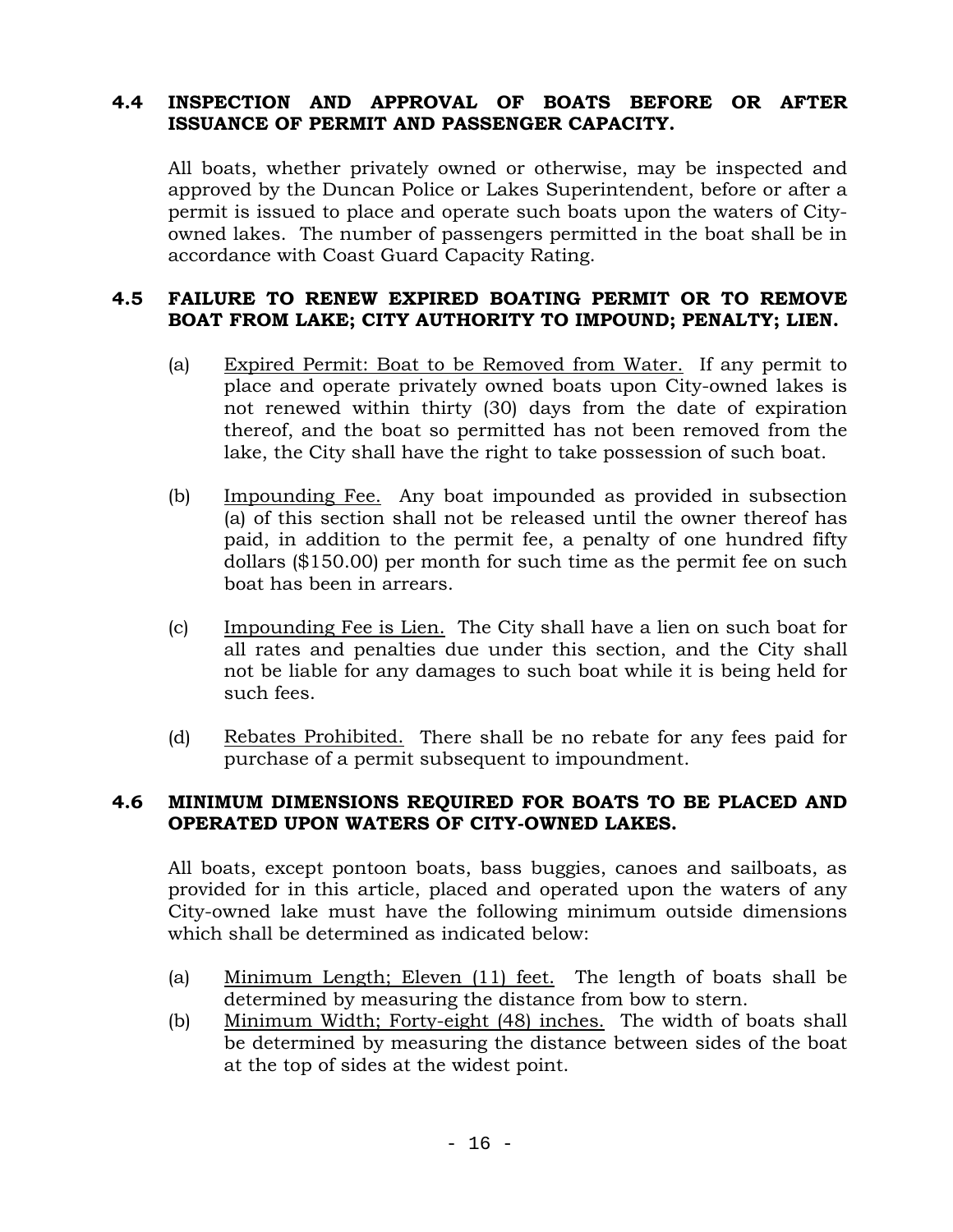(d) Minimum Depth; Fifteen (15) inches. The depth of boats shall be determined by measuring the distance from the top of the sides at the widest point to the bottom of the boat.

### **4.7 MINIMUM REQUIREMENTS FOR PONTOON VESSELS.**

- (a) Minimum Requirements for Pontoons**.** Pontoon vessels shall be subject to existing licensing ordinances applicable to boats. Pontoon vessels shall be maintained in a lake-worthy, operable condition.
- (b) Commercially made pontoon boats are not classed as barges.

### **4.8 MINIMUM REQUIREMENTS FOR CANOES; DIMENSIONS; PASSENGERS; USE OF LIFE PRESERVERS; OTHER REQUIREMENTS.**

As used in this article, a canoe is defined as a boat that is long relative to its width that has curved sides and is tapered to two pointed ends, unless the stern shall have been designed by the manufacturer in a square configuration specifically for the purpose of mounting an outboard motor, and that is generally of traditional shape.

Canoes shall be considered as boats and all provisions of the ordinances applicable to boats shall apply to canoes except that no canoe shall receive a permit, be admitted to or operate upon the waters of any Cityowned lake unless it is of commercial manufacture and/or meets the following requirements:

- (a) A minimum length of fifteen (15) feet, a minimum width of thirtyfive (35) inches, and a minimum depth of twelve (12) inches. The length of canoes shall be determined by measuring distance from bow to stern. The width of canoes shall be determined by measuring the distance between the sides of the canoe at its widest point. The depth of canoes shall be determined by measuring the distance from the top of the sides at the widest point to the bottom of the canoe.
- (b) No canoe shall be operated upon the waters of any City-owned lake carrying passengers in excess of the following standards relative to canoe length:
	- (1) Under seventeen (17) feet two (2) persons.
	- (2) Seventeen (17) feet to and including nineteen (19) feet three (3) persons.
	- (3) Over nineteen (19) feet to and including twenty-one (21) feet four (4) persons.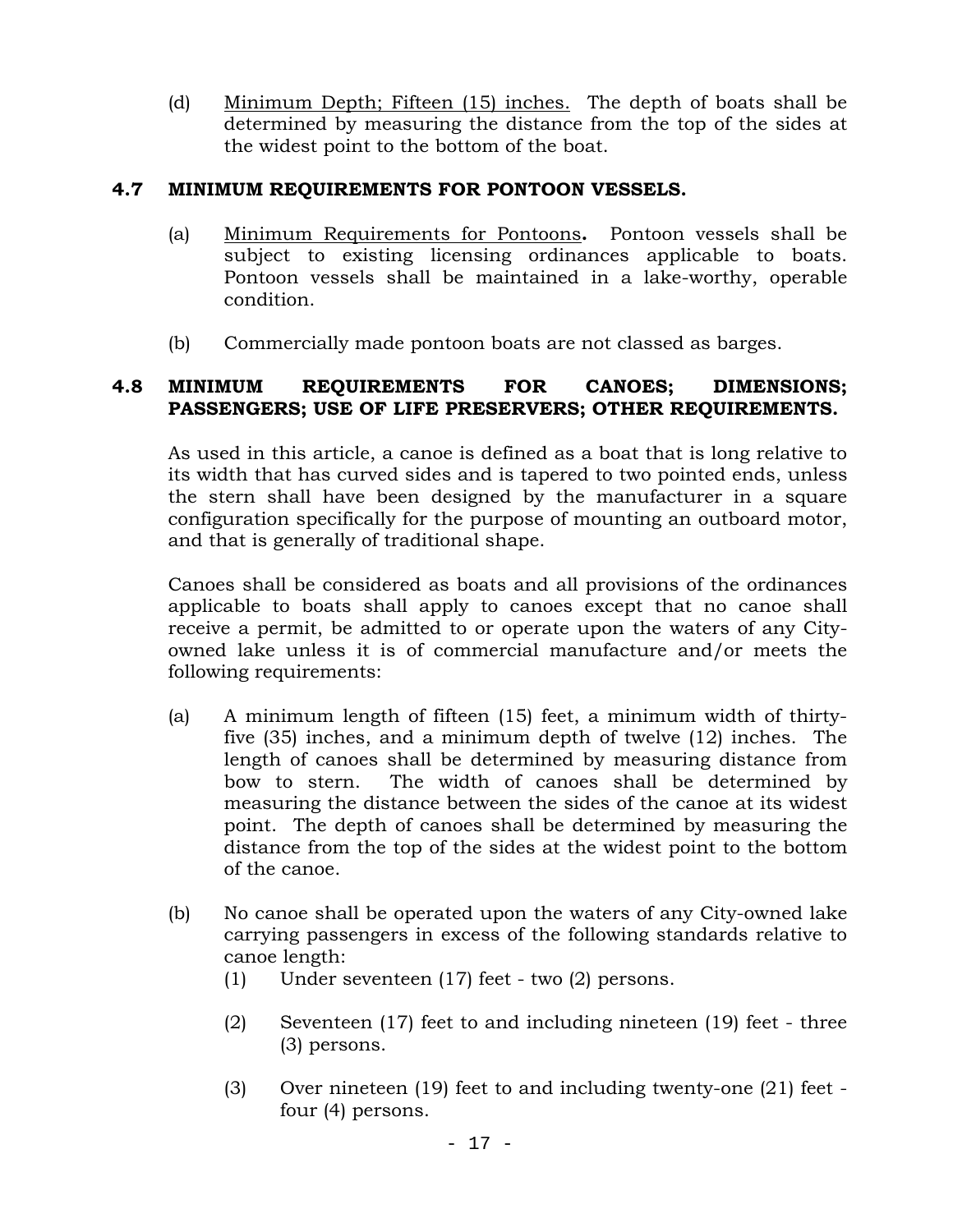The passenger capacity of any canoes over twenty-one (21) feet shall be determined on the basis of safety and at the discretion of the Lakes Superintendent or Duncan Police.

(c) All occupants of a canoe shall wear a U.S. Coast Guard (USCG) approved personal flotation device at all times while afloat.

#### **4.9 SAFETY REQUIREMENTS AND REGULATIONS FOR BOATING ON CITY-OWNED LAKES.**

All boating on City-owned lakes shall comply with the Oklahoma Boat and Water Safety Act of 1959, as amended, in addition to the following requirements.

- (a) No boat shall be overloaded at any time. The judgment of the Lake Superintendent or such appointed person shall be held final. All boats used on City-owned lakes may be declared illegal by the Lake Superintendent or appointed person or persons.
- (b) All boats shall move in a counterclockwise direction on Clear Creek and Duncan Lakes.
- (c) The City Council may, by special action, specifically permit the operation of sailboats at night providing they have the proper lighting.
- (d) Personal Flotation Devices. All boats must have a USCG approved personal flotation device for each person in the boat, plus one (1) type 4 personal flotation device. All occupants of a canoe, surf-sail, or sailboat must wear a USCG approved personal flotation device at all times.
- (e) Children Twelve (12) Years and Under to Wear Life Preserver. Children twelve (12) years of age and under shall wear a USCG approved personal flotation device at all times they are in any boat which is upon the waters of any City-owned lake.
- (f) Fire Extinguisher. All motorized boats shall be equipped with a USCG fire extinguisher.
- (g) Boat Markings. All boats must have proper markings as required by the Oklahoma Boating Safety Regulation Act, whether privately or otherwise owned.
- (h) Lights. All motor boats and sailboats operating at night shall be equipped with combination red (port) and green (starboard) lights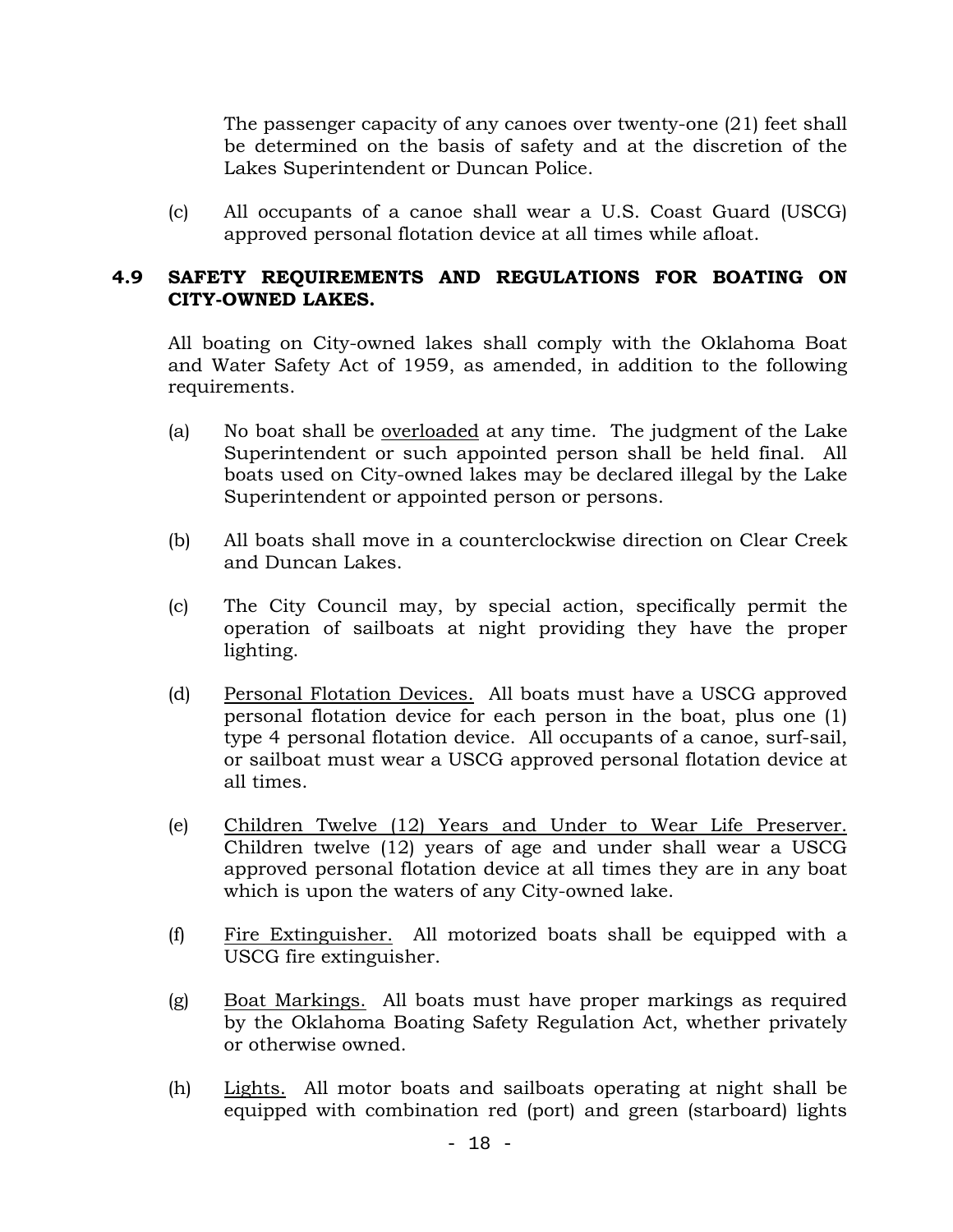placed in the fore part of the boat, in such position as to be clearly visible at all times to the occupants of other boats in the vicinity. All motor boats operating at night shall also be equipped with a white light in the stern, placed in such position as to be clearly visible to occupants of other boats in the vicinity. Lights shall be kept burning at night at all times while the boat is in use, whether running or anchored in the lake.

- (i) Buoyancy. All metal or fiberglass boats shall be equipped with an air chamber or chambers or other buoyant materials approved by the Police or Lakes Superintendent, of sufficient displacement to insure buoyancy of the craft, accessories and passengers in the event of capsizing.
- (j) Minimum Age to Operate Boat or Jet Ski or Similar Craft. All persons under the age of sixteen (16) years are prohibited from operating a boat, jet ski or similar craft unless accompanied by an adult over the age of 18
- (k) Operating Boats in Rough Waters. All persons are prohibited from operating any boat upon such waters at any time when in the judgment of the Duncan Police the waters are sufficiently rough to be dangerous.
- (l) Operating Boats in Spawning Areas. No person shall operate a boat over or upon any area which has been designated and marked as a spawning or fish propagating area.
- (m) Right-of-Way Rules. Rowboats, sailboats and canoes shall have the right-of-way at all times over motor propelled boats.
- (n) Distances of Motor Boats from Other Boats. Motor boats, while cruising, shall not come nearer than two hundred (200) feet to any bank, anchored boat or any man-made object (including, but not limited to any boat dock, fishing house, or swim platform), unless coming to dock. Motor boats shall be allowed in any neck or bay only for the purpose of fishing and shall move only at idling speed.
- (o) Use of Beer or Alcoholic Beverages. No person shall transport, use, consume or possess any beer or alcoholic beverage while on Cityowned lakes' property, or operate any watercraft while in a drunken condition.
- (p) Maximum Boat and Watercraft Speed. All boats and watercraft shall observe the forty (40) miles per hour maximum speed limit for daytime and maximum boat speed of ten (10) miles per hour after sundown.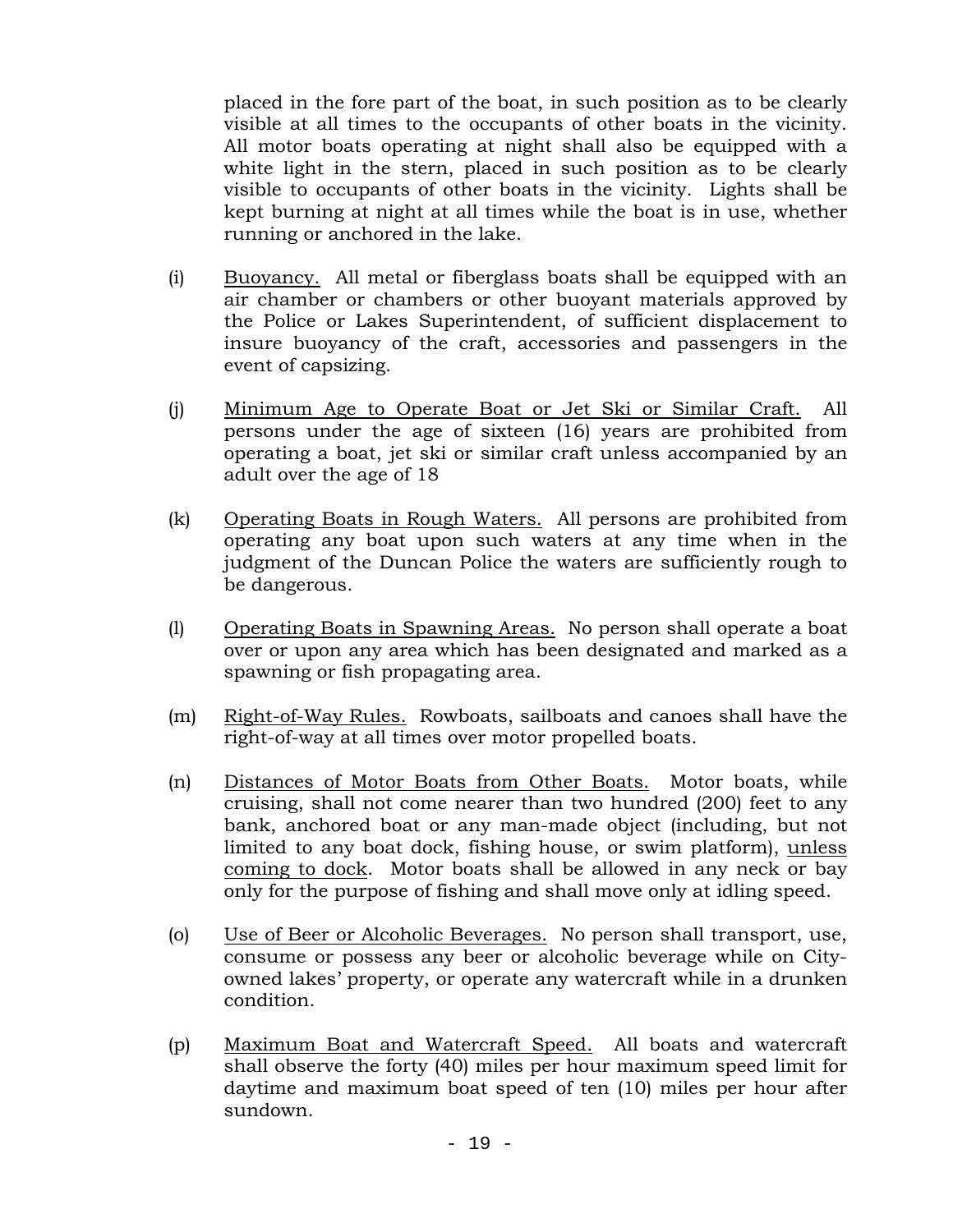- (q) All persons operating any type boat shall be required to know and be familiar with all boating rules as State law provides.
- (r) Bass buggies, canoes and/or Bass Buster type boats are not to be operated in open waters. They shall be used in necks and creek areas only.
- (s) Sail Boats may operate only on Clear Creek and Duncan Lakes.

| <b>ARTICLE 5.</b> | WATER SKIING AND JET SKIING |
|-------------------|-----------------------------|
|                   |                             |

(Jet Ski shall mean Jet Ski, Wave Runner, Wet Bike, or Similar Craft.) *(Confined to Clear Creek and Duncan Lakes only)*

#### **5.1 SCHEDULE OF FEES AND CHARGES FOR WATER SKIING AND JET SKIING PERMITS.**

A schedule of fees and charges for the permit required under this article to enter upon and engage in the sports of water skiing and/or jet skiing upon the designated lakes is hereby levied, the amounts of which are as displayed on the permits.

### **5.2 SAFETY REQUIREMENTS FOR WATER SKIING AND JET SKIING.**

- (a) Personal Flotation Devices. An approved U.S. Coast Guard personal flotation device shall be provided for operator and all boat passengers. All skiers, or operators shall wear a USCG approved personal flotation device at all times.
- (b) Skiing During Daylight Hours. Water skiing and jet skiing shall be allowed only during daylight hours from sunup to sundown each day.
- (c) Passenger or Rear Vision Mirror to Observe Skier. The ski tow boat shall have either a second person in the boat, in addition to the driver, or a rear vision mirror for observing the person being towed.
- (d) Length of Tow Ropes. Tow ropes shall be not less than fifty (50) feet in length.
- (e) Towing Two (2) Skiers per Boat. Not more than two (2) skiers may be towed by any one (1) boat at the same time. When one skier falls the other shall drop with them for safety purposes.
- (f) Jet Skis. A jet ski may be operated only in an approved skiing area. The operator of a jet ski must wear a coast-guard approved personal flotation device at all times. The jet ski operator must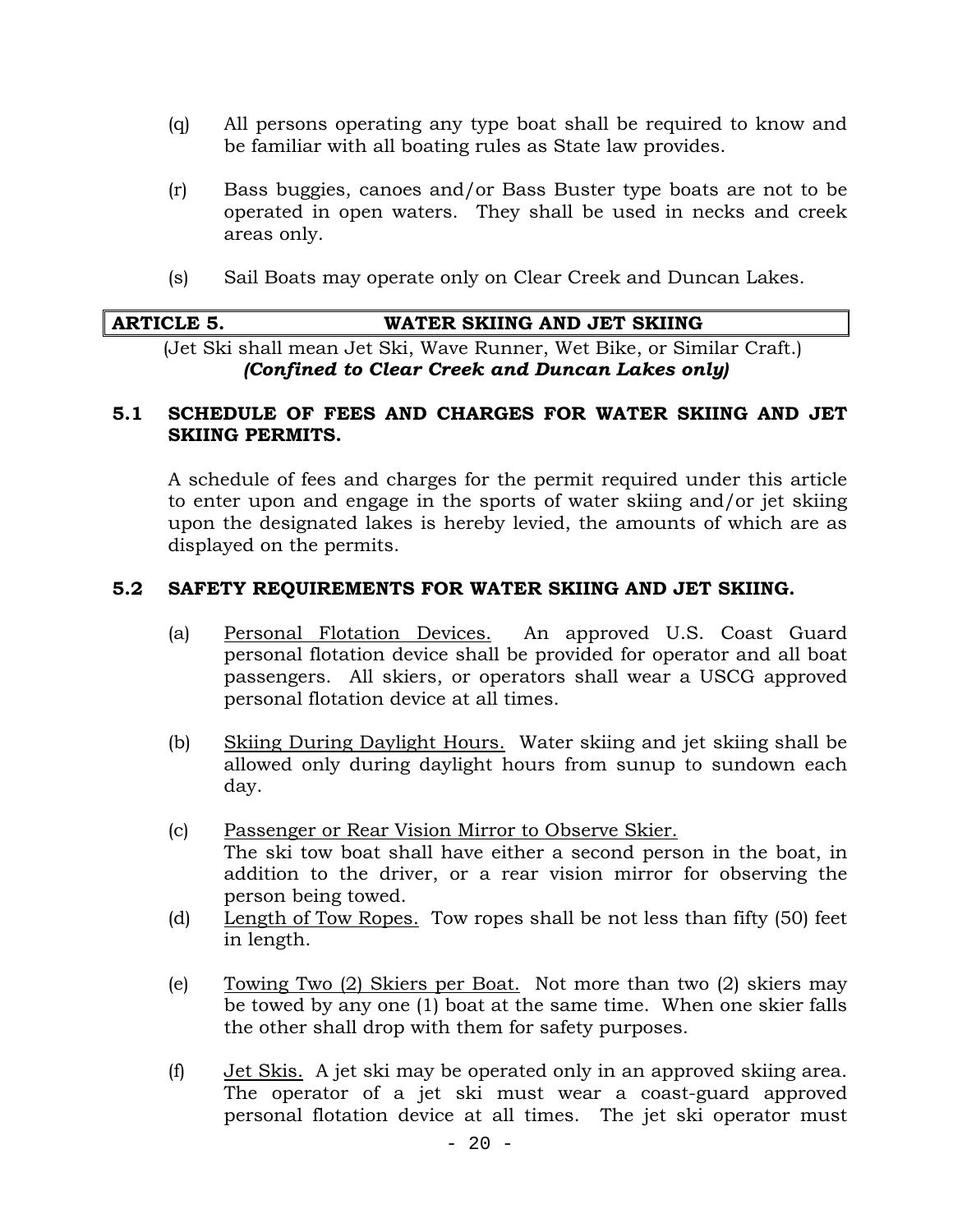purchase a ski boat permit and must operate in accordance with Ski Boat rules.

- (g) Jet skis and similar craft shall be operated in a safe manner for participants and others around them. Reckless, unsafe conduct is prohibited (no circles, doughnuts, zig-zagging).
- (h) Jet Ski usage at Duncan Lake may be exempt from 4.10, (k) and 4.10 (n) of these rules, provided that reckless, unsafe conduct is prohibited. Reckless, unsafe conduct shall be as determined by the Lake Superintendent or Police Department.
- (i) Jet Skiing hours of operation will be sunup to sundown only.

#### **ARTICLE 6. Equestrian Trails/Horse Riding**

6.1 Horse-back riding is permitted in designated areas only on Duncan Lake only. Permits for horse-back riding on City-owned land shall be issued and the fees therefor collected by such person or persons as the City Council may designate.

#### **ARTICLE 7. CABIN SITES**

7.1 Regulations, uses and enforcement pertaining to cabin sites shall be as provided in the Lease Agreement and in Ordinance No. 927, and all amendments and revisions thereof, and in accordance with City Ordinances and Building Codes, provided that, where in conflict, Ordinance No. 927 shall supercede Building Code.

# **ARTICLE 8. LEASES**

8.1 Regulations, uses and enforcement of any and all type leases on City lake properties shall be determined from time to time on an individual lease basis.

#### **ARTICLE 9. GAME PRESERVES**

9.1 The City Council shall have the authority to establish game preserves on such basis as proper and desirable when deemed appropriate.

#### **ARTICLE 10 SAVINGS CLAUSE**

10.1 All rules and regulations for City-owned lakes and lake properties of the City of Duncan, Oklahoma, previously adopted are hereby repealed;